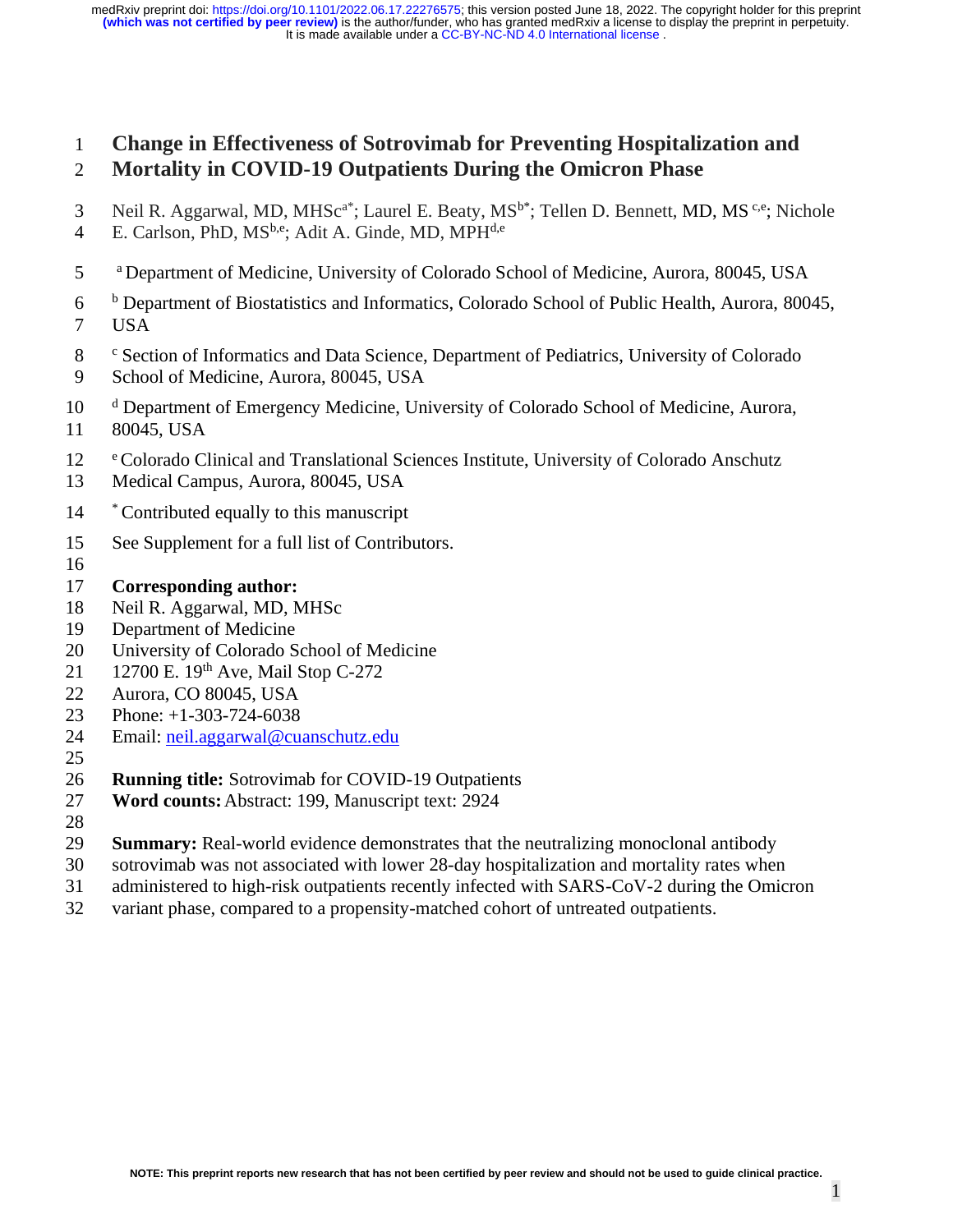#### **ABSTRACT**

 **Background:** Sotrovimab, a neutralizing monoclonal antibody (mAb) treatment authorized for early symptomatic COVID-19 patients, was effective in preventing the progression of severe disease and mortality following SARS-CoV-2 Delta variant infection. It is not known whether sotrovimab is similarly effective for SARS-CoV-2 Omicron variant infection. **Methods:** Observational cohort study of non-hospitalized adult patients with SARS-CoV-2 infection from December 26, 2021 to March 10, 2022 (>96% Omicron BA.1 variant), using electronic health records from a statewide health system linked to state-level vaccine and mortality data. We used propensity matching to select up to 3 patients not receiving mAbs or other authorized antivirals for each patient who received outpatient sotrovimab treatment**.** The primary outcome was 28-day hospitalization; secondary outcomes included mortality. To evaluate change in sotrovimab effectiveness during the Omicron phase, we propensity matched sotrovimab-treated patients from Omicron to Delta (October 1-December 11, 2021) phases to each other and then to untreated controls with a treatment-variant interaction added to the logistic regression model. **Results:** Of 30,247 patients with SARS-CoV-2 infection, we matched 1,542 receiving sotrovimab to 3,663 not receiving treatment. Compared to untreated patients, sotrovimab treatment was not associated with reduced odds of all-cause 28-day hospitalization (raw rate 2.5% versus 3.2%; adjusted OR 0.82, 95% CI 0.55, 1.19) or mortality (raw rate 0.1% versus 0.2%; adjusted OR 0.62, 95% CI 0.07, 2.78). In the combined analysis across Omicron and Delta phases, the observed treatment OR was higher during Omicron than during Delta (OR 0.85 vs. 0.39, respectively; interaction p=0.053)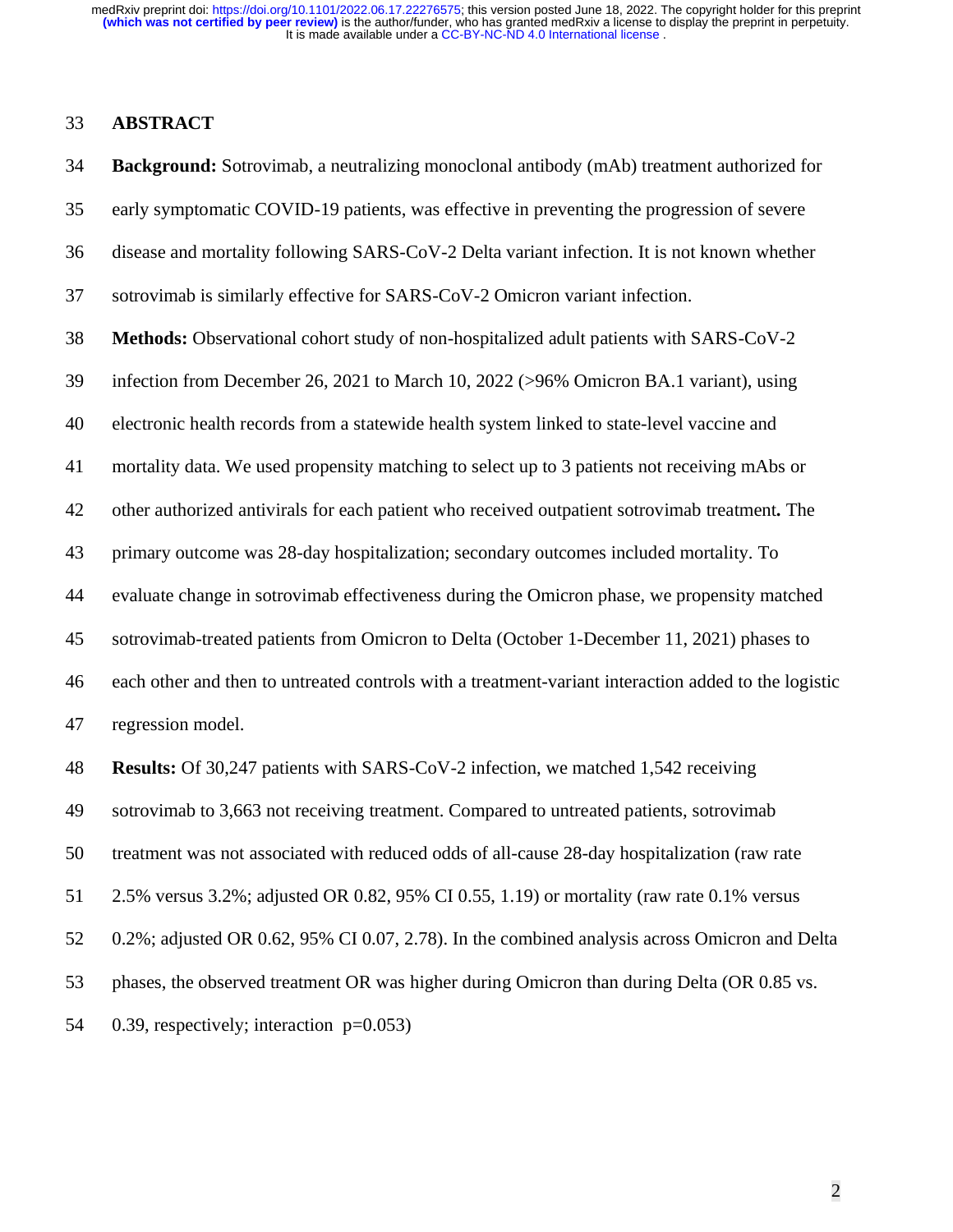- **Conclusion:** Real-world evidence demonstrated sotrovimab was not associated with reduced
- hospitalization and all-cause 28-day mortality among COVID-19 outpatients during the Omicron
- BA.1 phase and attenuated compared to the Delta phase
- 
- **Keywords:** real-world evidence, COVID-19, sotrovimab, outpatients, mortality
-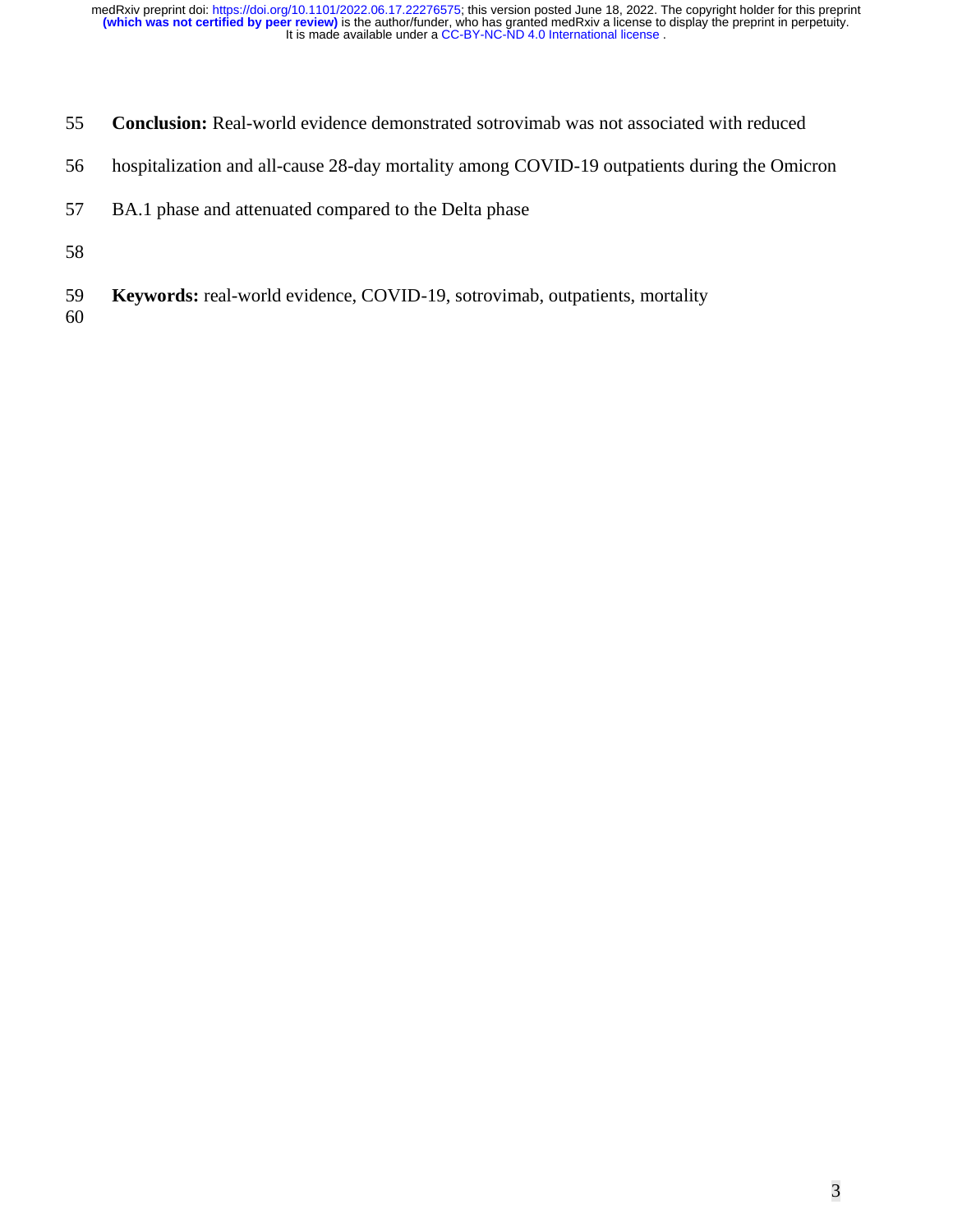## **BACKGROUND**

| 62 | With fluctuating rates of transmission of severe acute respiratory syndrome coronavirus-2         |
|----|---------------------------------------------------------------------------------------------------|
| 63 | (SARS-CoV-2), readily available neutralizing monoclonal antibody (mAb) products such as           |
| 64 | sotrovimab for outpatients who have recently tested positive for SARS-CoV-2 has been a            |
| 65 | critical, evidence-based treatment strategy to mitigate the impact of COVID-19 surges on the      |
| 66 | health care system and improve COVID-19 outcomes among high-risk individuals. [1-7] Several       |
| 67 | mAb products received emergency use authorization (EUA) from the US Food and Drug                 |
| 68 | Administration[8] based on Phase II/III randomized clinical trials conducted earlier in the       |
| 69 | pandemic that demonstrated efficacy towards reduced hospitalization and disease severity among    |
| 70 | high-risk outpatients, [9-11] but little randomized data is available to inform mAb efficacy      |
| 71 | against new variants including Omicron lineages that have rapidly evolved. [12] As such, analysis |
| 72 | of more contemporaneous real-world data sufficiently robust to evaluate important clinical        |
| 73 | differences is critical to evaluate treatment effectiveness and inform policy and practice        |
| 74 | decisions, as we and others have successfully done.[3-7]                                          |
| 75 | We previously used a real-world data platform to report on sotrovimab effectiveness               |
| 76 | during the Delta variant pandemic phase, [2] adding to the evidence generated from the COMET-     |
| 77 | ICE trial that found a significant reduction in risk of a composite endpoint of all-cause         |
| 78 | hospitalization or death following sotrovimab treatment [10] and led to emergency use             |
| 79 | authorization (EUA) for sotrovimab (May 26, 2021). Subsequently, when EUAs for other              |
| 80 | authorized mAbs were revoked in January 2022, sotrovimab was the only available mAb for           |
| 81 | outpatient treatment during early Omicron. However, a marked reduction in sotrovimab in vitro     |
| 82 | neutralization against Omicron BA.2 and its sublineages [13, 14] led to the sotrovimab EUA        |
| 83 | being fully revoked when Omicron BA.2 sub-variant prevalence was estimated to be greater than     |
| 84 | 50% in all HHS U.S. regions (April 5, 2022). In support of this determination, a report of real-  |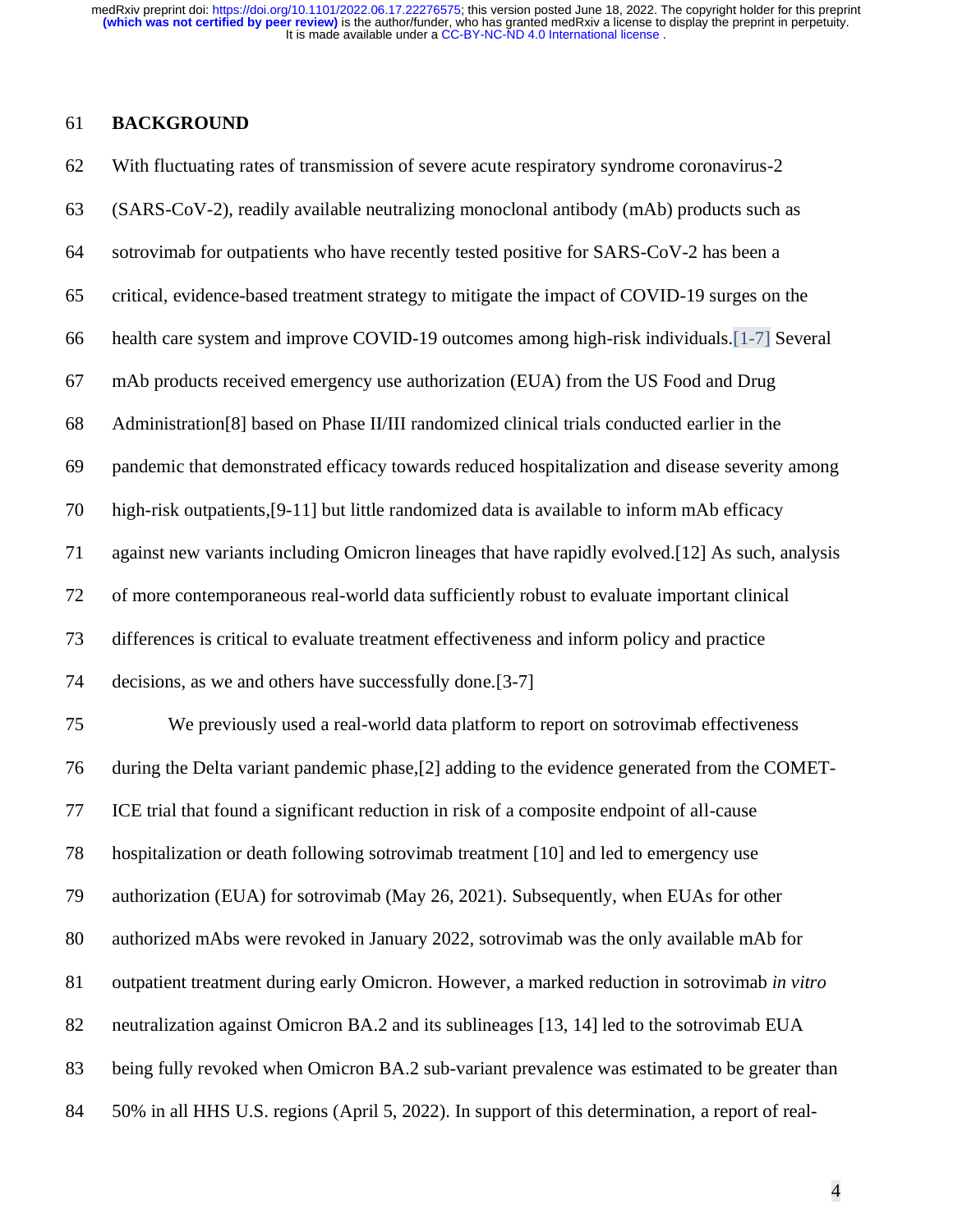| 85  | world clinical data suggested sotrovimab ineffectiveness in reducing rates of COVID-19           |  |  |  |  |  |
|-----|--------------------------------------------------------------------------------------------------|--|--|--|--|--|
| 86  | progression during BA.2 Omicron subvariant dominant phase in Qatar.[15] However, a recent        |  |  |  |  |  |
| 87  | report in immunocompromised solid organ transplant recipients suggested a benefit of             |  |  |  |  |  |
| 88  | sotrovimab in reducing severity of illness following early administration after SARS-CoV-2       |  |  |  |  |  |
| 89  | infection during the Omicron BA.1 phase, [16] yet sotrovimab evaluation of effectiveness against |  |  |  |  |  |
| 90  | Omicron BA.1 or BA.1.1 in a broader population of high-risk outpatients is lacking.              |  |  |  |  |  |
| 91  | To provide additional data on sotrovimab effectiveness against Omicron SARS-CoV-2,               |  |  |  |  |  |
| 92  | including immunocompromised patients and other higher-risk subgroups, we used our real-world     |  |  |  |  |  |
| 93  | data platform to assess the impact of sotrovimab treatment on hospitalization and mortality      |  |  |  |  |  |
| 94  | among outpatients with early symptomatic COVID-19 infections during a SARS-CoV-2                 |  |  |  |  |  |
| 95  | Omicron BA.1 predominant phase in Colorado (December 26, 2021to March 10, 2022).[17-20]          |  |  |  |  |  |
| 96  |                                                                                                  |  |  |  |  |  |
| 97  | <b>METHODS</b>                                                                                   |  |  |  |  |  |
| 98  | <b>Study Oversight and Data Sources</b>                                                          |  |  |  |  |  |
| 99  | We conducted a propensity-matched observational cohort study, as part of a statewide             |  |  |  |  |  |
| 100 | implementation/effectiveness pragmatic trial, in a collaboration between University of Colorado  |  |  |  |  |  |
| 101 | researchers, University of Colorado Health (UCHealth) system leaders, and the Colorado           |  |  |  |  |  |
| 102 | Department of Public Health and Environment (CDPHE). The study was approved by the               |  |  |  |  |  |
| 103 | Colorado Multiple Institutional Review Board with a waiver of informed consent. We obtained      |  |  |  |  |  |
| 104 | data from the electronic health record (EHR; Epic, Verona, WI) of UCHealth, the largest health   |  |  |  |  |  |
| 105 | system in Colorado with 13 hospitals around the state and 141,000 annual hospital admissions,    |  |  |  |  |  |
| 106 | using Health Data Compass, an enterprise-wide data warehouse. EHR data were merged with          |  |  |  |  |  |

- statewide data on vaccination status from the Colorado Comprehensive Immunization
- Information System and mortality from Colorado Vital Records.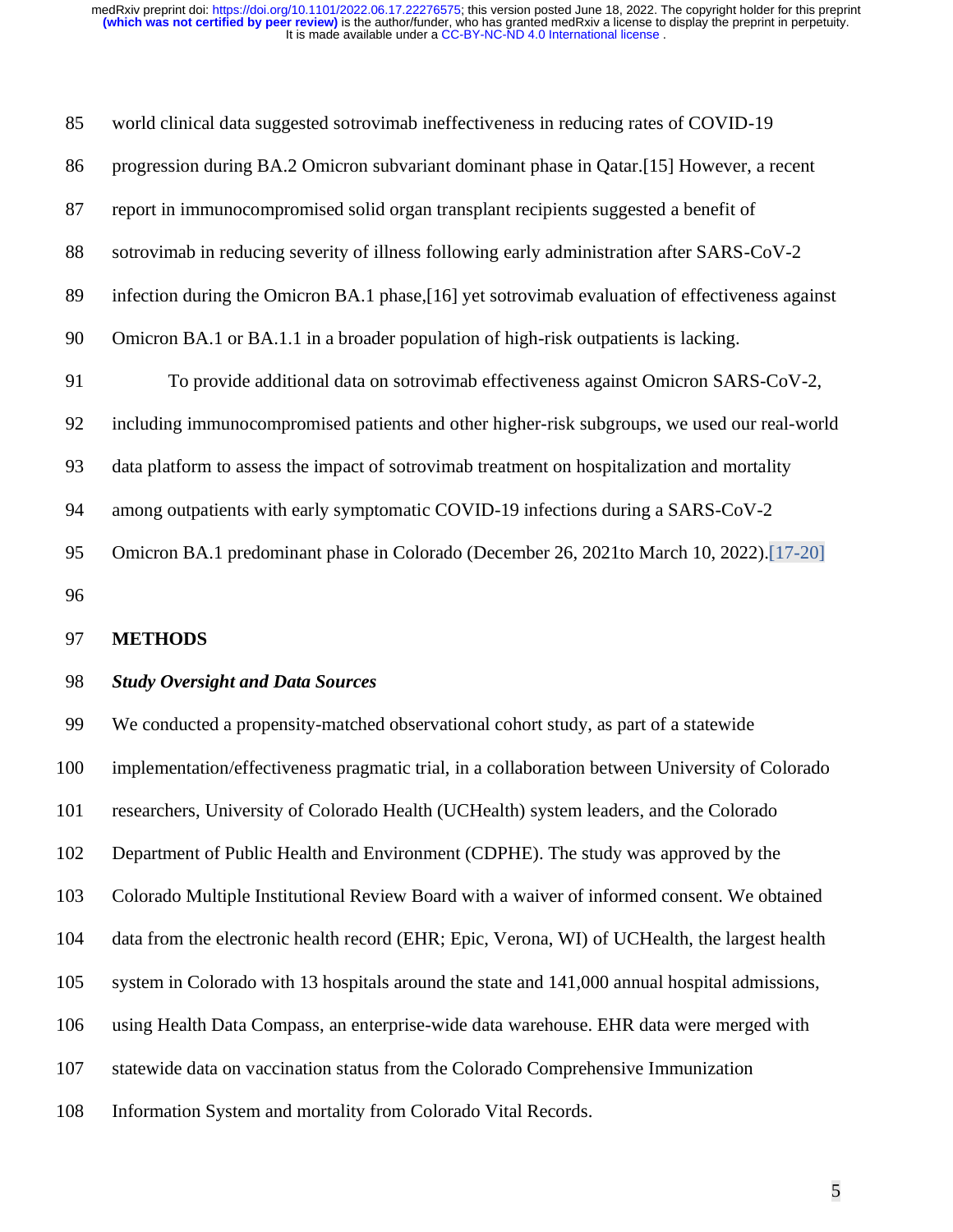## *Patient Population*

| 110 | Our primary cohort was patients who were diagnosed with SARS-CoV-2 infection between                   |  |  |  |  |
|-----|--------------------------------------------------------------------------------------------------------|--|--|--|--|
| 111 | December 26, 2021 and March 10, 2022. Based on Colorado state-wide data [17] SARS-CoV-2                |  |  |  |  |
| 112 | infections due to the Omicron variant made up at least 96% of overall cases by 12/26/2021. As          |  |  |  |  |
| 113 | an update on previously published work, [2] a second cohort was selected between October 1,            |  |  |  |  |
| 114 | 2021 to December 11, 2021 when the Delta variant made up at least 99% of overall cases to be           |  |  |  |  |
| 115 | able to investigate potential changes in effectiveness between the Delta and Omicron phases. All       |  |  |  |  |
| 116 | patients had least 28 days of follow-up. Patients were identified by either a positive SARS-CoV-       |  |  |  |  |
| 117 | 2 test (by polymerase chain reaction or antigen) or by the date of mAb administration if the date      |  |  |  |  |
| 118 | of the SARS-CoV-2 positive test was missing.                                                           |  |  |  |  |
| 119 | For our primary cohort, we excluded patients who received a medication order for any                   |  |  |  |  |
| 120 | anti-viral treatment except sotrovimab within 10 days of the positive SARS-CoV-2 test                  |  |  |  |  |
| 121 | (Appendix Figure 1); thereby we included only patients who were untreated ( $N = 31,187$ ) or          |  |  |  |  |
| 122 | who were treated with sotrovimab ( $N = 1,683$ ). We excluded patients who were missing both a         |  |  |  |  |
| 123 | positive SARS-CoV-2 test date and a mAb administration date ( $N = 605$ ), those who were              |  |  |  |  |
| 124 | already in the hospital or who were hospitalized on the same day as the positive test ( $N = 2,009$ ), |  |  |  |  |
| 125 | and if more than 10 days had elapsed between the SARS-CoV-2 test and mAb administration (N             |  |  |  |  |
| 126 | $=$ 9). We did not exclude patients based on EUA eligibility due to the lack of consistently           |  |  |  |  |
| 127 | available comprehensive EHR data for all patients. After exclusions, the cohort included 28,584        |  |  |  |  |
| 128 | untreated patients and 1,663 sotrovimab-treated patients. We applied the same exclusions to the        |  |  |  |  |
| 129 | Delta cohort, resulting in 8,901 untreated patients and 556 sotrovimab-treated patients                |  |  |  |  |
| 130 | (Appendix Figure 2).                                                                                   |  |  |  |  |
| 131 | <b>Outcomes</b>                                                                                        |  |  |  |  |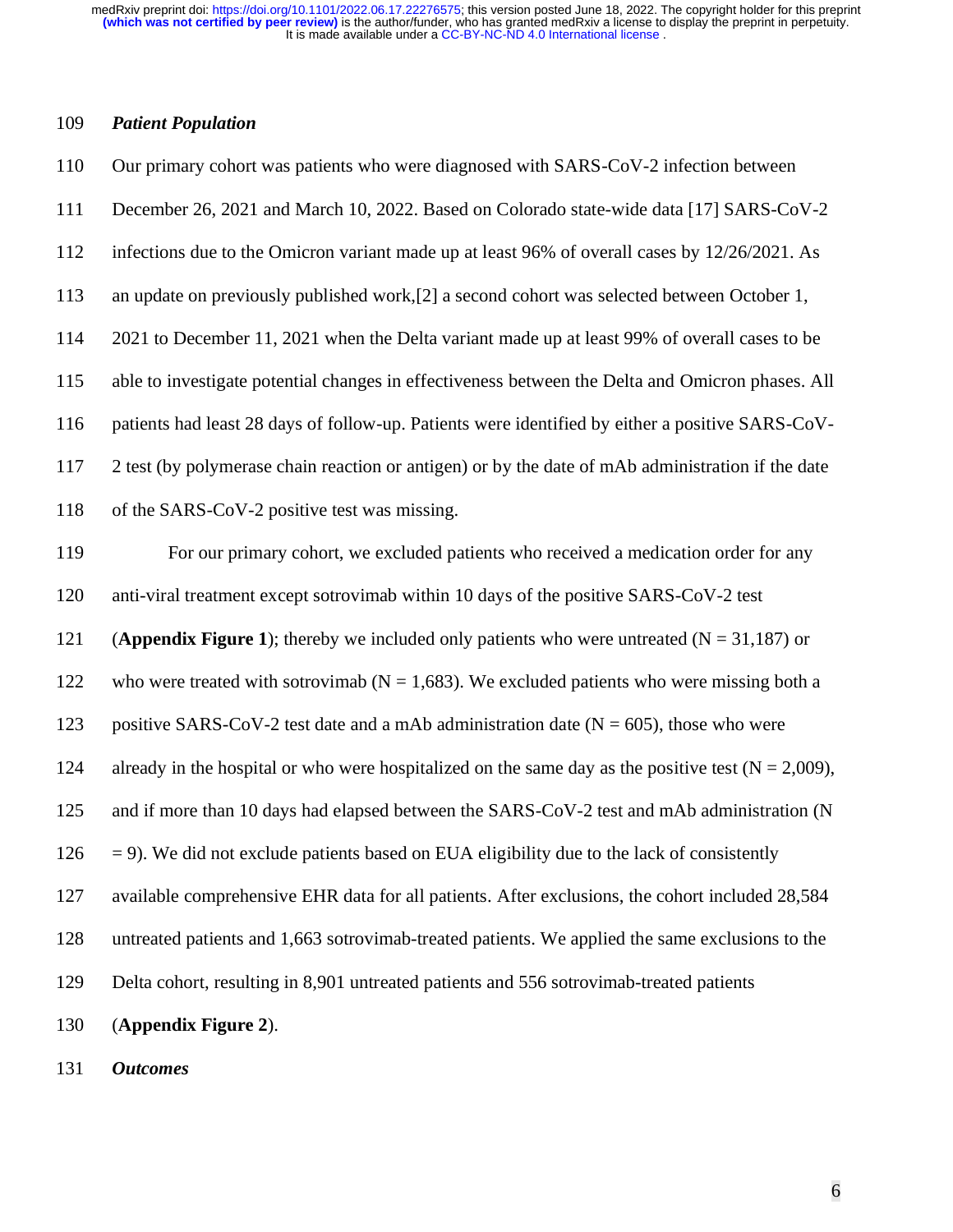The primary outcome was all-cause hospitalization within 28-days of the SARS-CoV-2 positive test. Secondary outcomes included all-cause 28-day mortality and 28-day Emergency Department (ED) visit were also computed. For both hospitalization and ED visit, we used the index visit. For patients that were hospitalized, we evaluated disease severity based on the maximum level of respiratory support required, intensive care unit (ICU) admission rate, hospital and ICU length of stay (LOS) in survivors, and in-hospital mortality.

#### *Variable Definitions*

 We used EHR data to identify all outcomes of interest. A hospitalization was defined as any inpatient or observation encounter and ED visits were defined as any visit to the ED, with or without an associated hospitalization. We estimated disease severity on an ordinal scale with the maximum level of respiratory support used at an encounter level with the following possible types (in ascending order): no supplemental oxygen, standard (nasal cannula/face mask) oxygen,

high-flow nasal cannula (HFNC) or non-invasive ventilation (NIV), and invasive mechanical

ventilation (IMV). In-hospital mortality was the highest level of disease severity. Due to small

sample sizes, we also categorized disease severity as HFNC/NIV/IMV/Death vs. standard

oxygen/no supplemental oxygen.

 We determined presence and status of comorbid conditions based on previously described methods using the Charlson and Elixhauser Comorbidity Indices.[2, 20] Immunocompromised status was categorized as not immunocompromised, mild immunocompromised, and moderately/severe immunocompromised based on pre-hospitalization use of immunosuppressive medications and immunosuppressive conditions (**Appendix Table 1**). We calculated the total number of comorbidities as the sum of the presence of diabetes mellitus, cardiovascular disease, pulmonary disease, renal disease, hypertension, and liver disease and classified as none, one, or two or more; we analyzed immunocompromised status and obesity as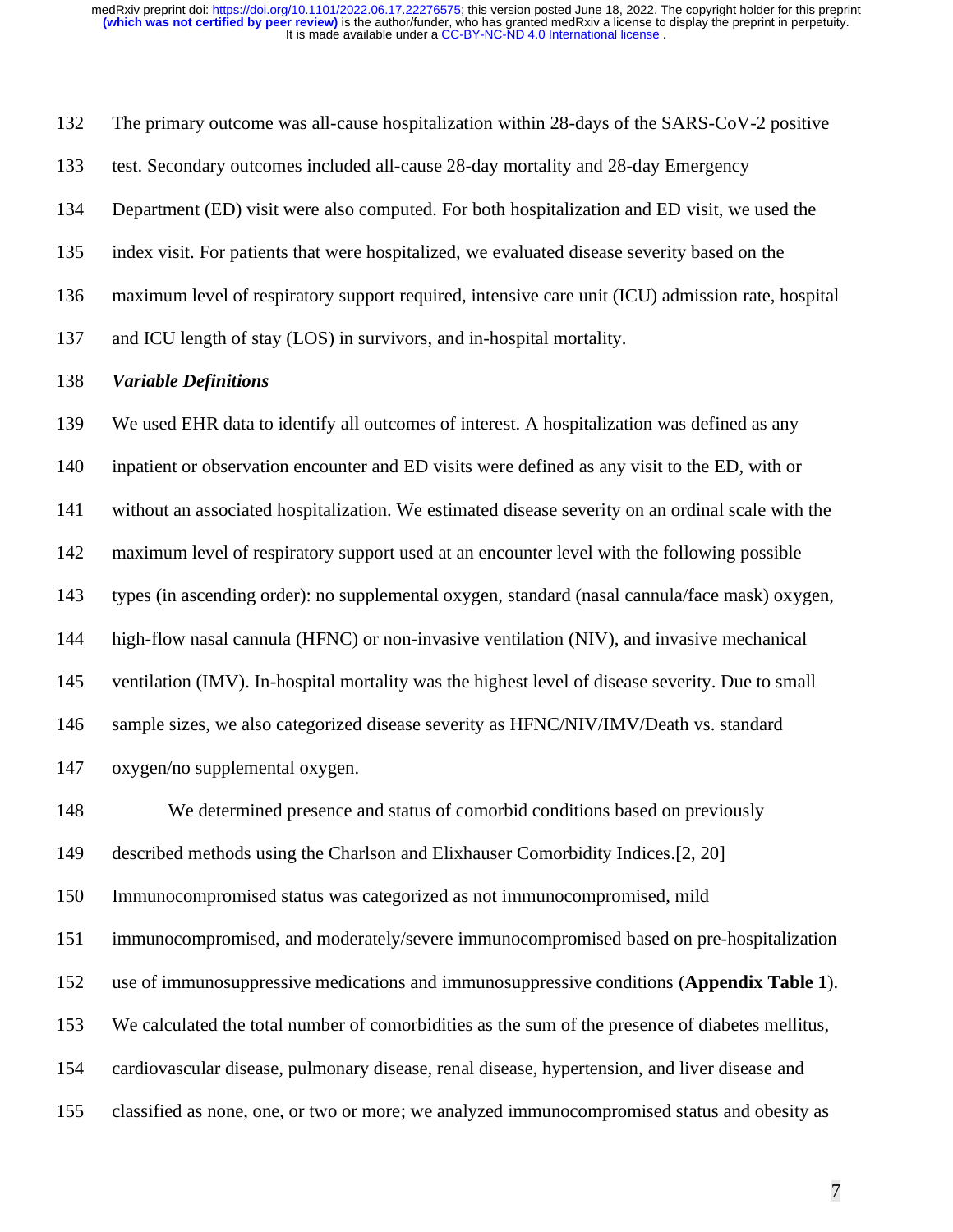| 156 | separate variables. We categorized vaccination status as the total number of vaccinations $(0, 1, 2, 3)$ |  |  |  |  |  |
|-----|----------------------------------------------------------------------------------------------------------|--|--|--|--|--|
| 157 | or $\geq$ 3) administered prior to the date of the SARS-CoV-2 positive test.                             |  |  |  |  |  |
| 158 | Other variables of interest include treatment status, categorical age in years, sex,                     |  |  |  |  |  |
| 159 | race/ethnicity, insurance status, obesity status, immunocompromised status, number of                    |  |  |  |  |  |
| 160 | comorbidities, vaccination status, and cohort week (Table 1, 2). In the statistical models,              |  |  |  |  |  |
| 161 | Medicare and private/commercial were collapsed into one category due to collinearity of                  |  |  |  |  |  |
| 162 | Medicare with age.                                                                                       |  |  |  |  |  |
| 163 |                                                                                                          |  |  |  |  |  |
| 164 | <b>Statistical Analysis</b>                                                                              |  |  |  |  |  |
| 165 | Omicron only analysis                                                                                    |  |  |  |  |  |
| 166 | We used nearest neighbor propensity matching with logistic regression to match patients                  |  |  |  |  |  |
| 167 | with treatment status as the outcome. The propensity model included age, sex, race/ethnicity,            |  |  |  |  |  |
| 168 | insurance status, obesity status, immunocompromised status, number of other comorbid                     |  |  |  |  |  |
| 169 | conditions, number of vaccinations, and week in the study (categorical). We removed 67                   |  |  |  |  |  |
| 170 | sotrovimab treated patients who had missing covariate data and lost an additional 54 in the              |  |  |  |  |  |
| 171 | matching process. We assessed the achieved balance using a threshold of $\leq 0.1$ for the               |  |  |  |  |  |
| 172 | standardized mean differences (SMD) and achieved a ratio of 2.38:1 (3,663:1,542) untreated to            |  |  |  |  |  |
| 173 | treated patients. As previously, [2] patients who were missing a SARS-CoV-2 positive test date           |  |  |  |  |  |
| 174 | (56.9%) had their test date randomly imputed test based on the distribution of observed time to          |  |  |  |  |  |
| 175 | mAb treatment.                                                                                           |  |  |  |  |  |
| 176 | We used Firth's logistic regression to assess associations between binary outcomes (28-                  |  |  |  |  |  |
| 177 | day hospitalization, 28-day mortality, and 28-day ED visits) and treatment. Firth's logistic             |  |  |  |  |  |
| 178 | regression (R package logistf V 1.24) addresses the issues with low event rates and complete             |  |  |  |  |  |
| 179 | separation.[21] Each multivariable model included all variables of interest as outlined in the           |  |  |  |  |  |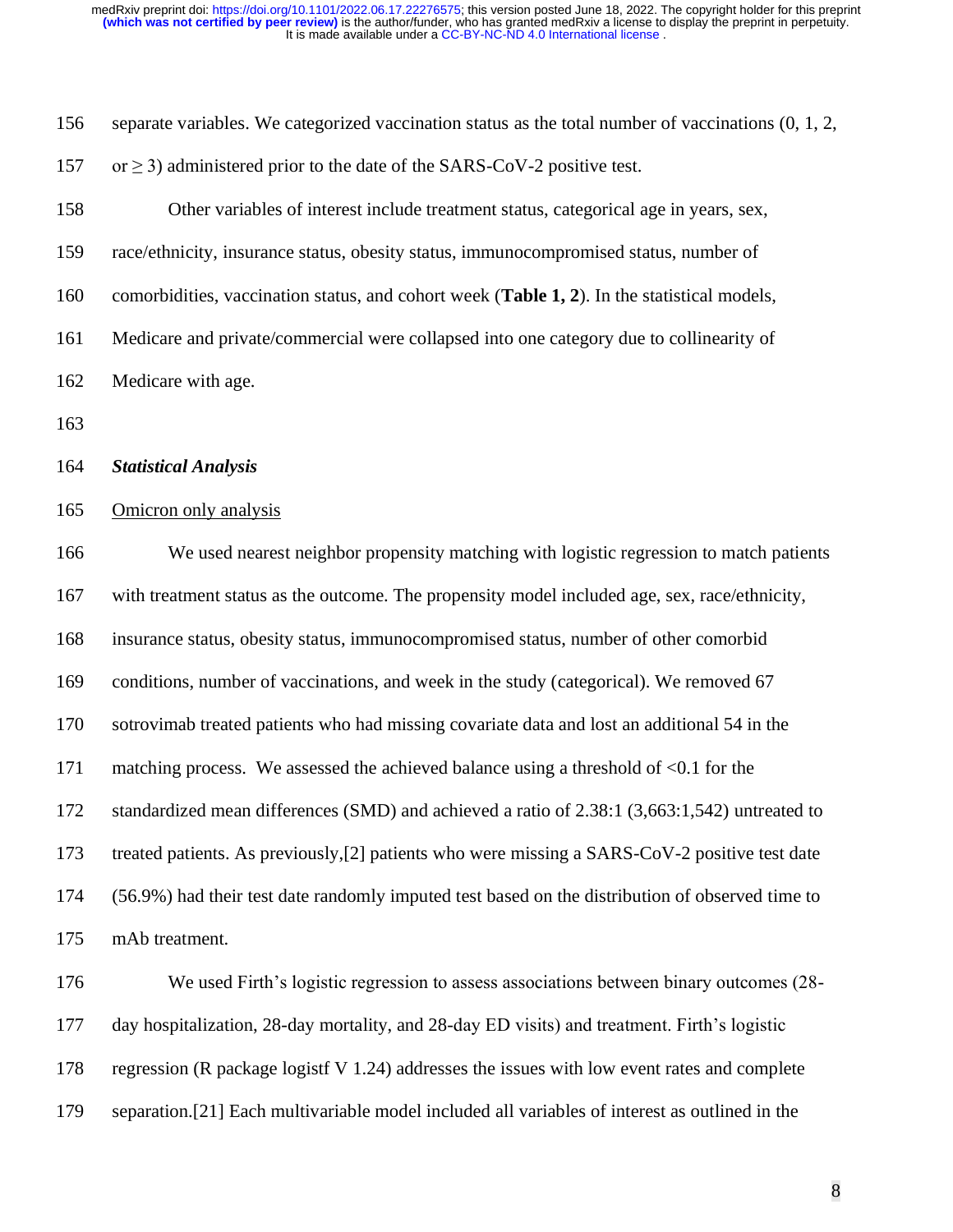| 180 | previous section. We included cohort week as a continuous, linear term in all adjusted models                                              |
|-----|--------------------------------------------------------------------------------------------------------------------------------------------|
| 181 | and constructed cumulative incidence curves to visually assess the trend across time from SARS-                                            |
| 182 | CoV-2 positive date to 28-day hospitalization by treatment status. We also analyzed in-hospital                                            |
| 183 | secondary outcomes related to severity of respiratory disease in a descriptive manner.                                                     |
| 184 | We focused on five subgroup analyses of clinical interest: age $(55$ years vs. $\geq 65$ years),                                           |
| 185 | immunocompromised status (both binary and tri-level), number of comorbid conditions $(\geq 2 \text{ vs.})$                                 |
| 186 | $\langle 2 \rangle$ , number of vaccinations ( $\geq$ 3 vs. $\langle 3 \rangle$ , and time of study in the Omicron phase (Early vs. Late). |
| 187 | The treatment effect for each subgroup was estimated using interaction models. Each model was                                              |
| 188 | adjusted for all variables included in the primary model.                                                                                  |
| 189 | Two sensitivity analyses were performed. We repeated the primary analysis including                                                        |
| 190 | only patients that we were able to verify their EUA eligibility based on available EHR data. We                                            |
| 191 | also repeated the primary analysis using a different SARS-CoV-2 positive test date imputation                                              |
| 192 | method. The second method imputed a 10-day difference from the observed mAb administration                                                 |
| 193 | date (the maximum difference allowed by the EUA).                                                                                          |
| 194 |                                                                                                                                            |
| 195 | <b>Omicron</b> and Delta analysis                                                                                                          |
| 196 | To compare the effect of sotrovimab treatment during Omicron- or Delta-predominant COVID-                                                  |
| 197 | 19 phases, we developed a second propensity matched analysis cohort. First, to address                                                     |
| 198 | imbalances in treatment cohorts due to supply, sotrovimab-treated patients during the Omicron-                                             |
| 199 | predominant phase were nearest-neighbor propensity matched to sotrovimab treated patients in                                               |
| 200 | Delta-predominant phase based on a logistic regression with variant as the outcome. Matching                                               |
| 201 | variables included age, sex, race/ethnicity, obesity, immunocompromised status, number of                                                  |
| 202 | comorbid conditions, number of vaccinations, and insurance status. Then we propensity matched                                              |
| 203 | the above matched sotrovimab-treated patient to untreated patients stratified by variant using                                             |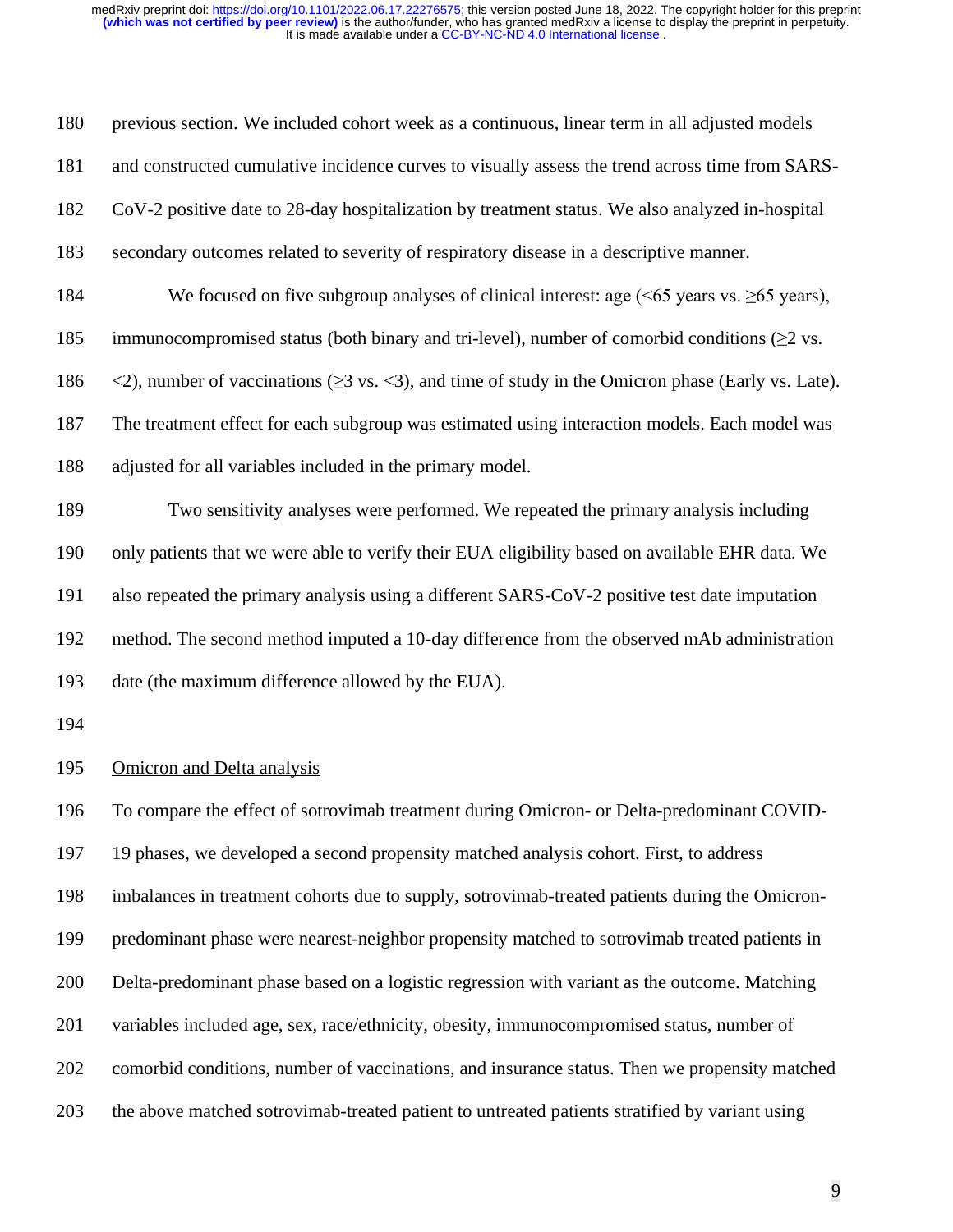| 204 | nearest-neighbor matching based on a logistic regression with treatment status as the outcome |
|-----|-----------------------------------------------------------------------------------------------|
| 205 | and the same covariates previously described.                                                 |

| 206 | We fit Firth's logistic regression models with all-cause 28-day hospitalization as the              |
|-----|-----------------------------------------------------------------------------------------------------|
| 207 | outcome: 1) the model was stratified by variant and included all variables of interest from the     |
| 208 | primary analysis and 2) an analysis with both cohorts combined with a treatment-variant             |
| 209 | interaction added to the logistic regression model along with the adjustment variables. The         |
| 210 | second model allows us to formally test if the effect of treatment differed statistically between   |
| 211 | the Delta and Omicron cohorts.                                                                      |
| 212 | All statistical analyses were performed using R Statistical Software (version 3.6.0; R              |
| 213 | Foundation for Statistical Computing).[22]                                                          |
| 214 |                                                                                                     |
| 215 | <b>RESULTS</b>                                                                                      |
| 216 | Characteristics of sotrovimab-treated and untreated cohorts in the primary cohort                   |
| 217 | Of 30,247 patients with SARS-CoV-2 infection in the full primary cohort, 1,663 subjects             |
| 218 | received mAbs and 28,584 patients did not (Appendix Table 2). In the full primary cohort, the       |
| 219 | sotrovimab-treated group generally reflects EUA criteria for use of mAbs. Those treated were        |
| 220 | older (44.3% were age $\geq 65$ years vs. 11.4% in untreated group), more likely to be obese (30.5% |
| 221 | vs. 16.5%), be immunocompromised at any severity level (40.5% vs. 12.9%) or have one or             |
| 222 | more comorbid conditions (71.9% vs. 37.6%). Particularly in early Omicron cohort weeks, the         |
| 223 | rate of sotrovimab treatment was lower as compared to the untreated group, due to a surge in        |
| 224 | cases relative to available treatment. Propensity matching eliminated clinically meaningful         |
| 225 | differences in matching variables between groups, resulting in 1,542 sotrovimab-treated patients    |
| 226 | propensity matched to 3,663 untreated patients (Appendix Figure 1).                                 |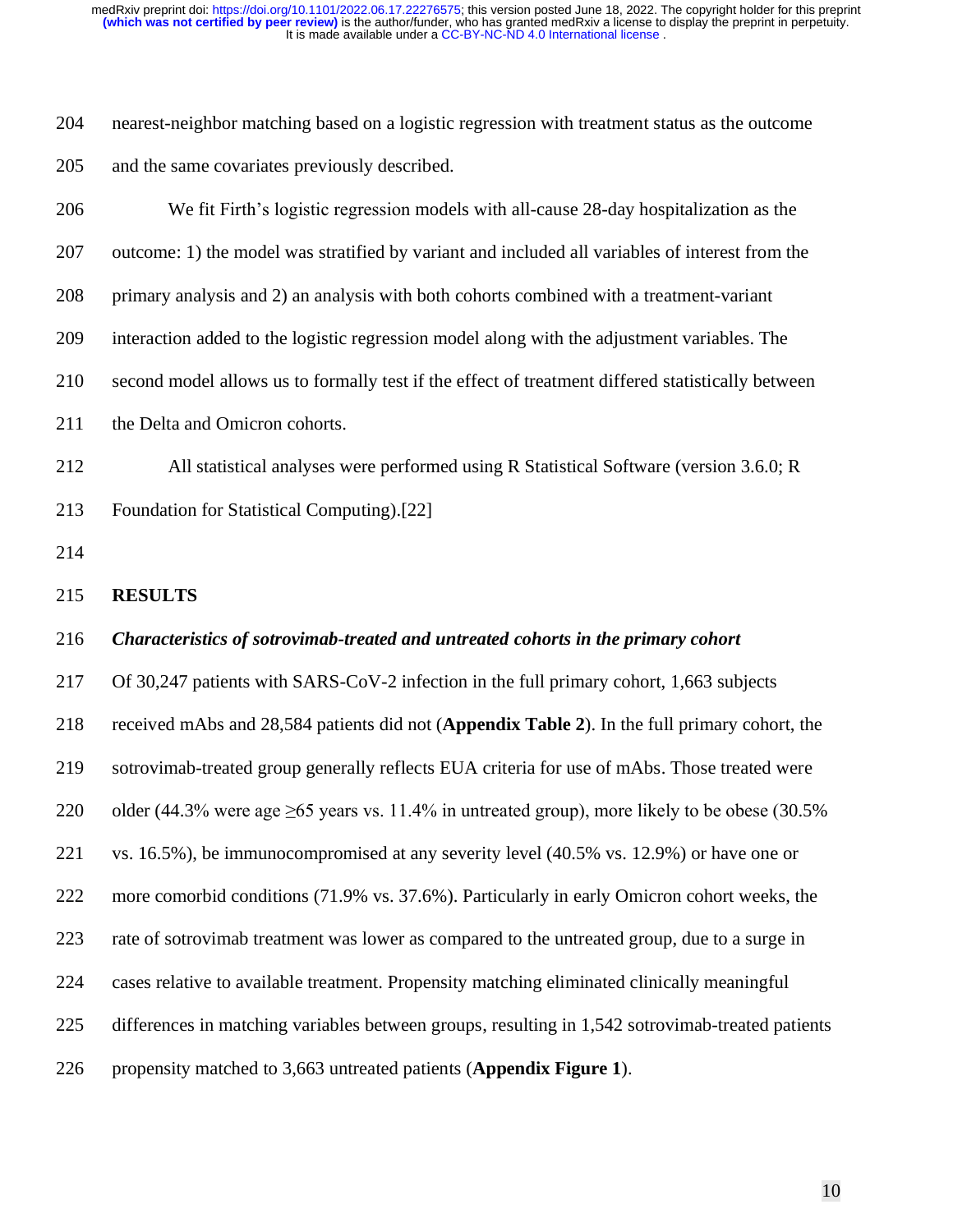| 227 | The characteristics of sotrovimab-treated and untreated patients in the matched primary             |  |  |  |  |  |
|-----|-----------------------------------------------------------------------------------------------------|--|--|--|--|--|
| 228 | cohort are presented in Table 1. Overall, the age distribution was similar with approximately       |  |  |  |  |  |
| 229 | 40% aged ≥65 years, 60% female, 80% Non-Hispanic white, and 50% with private/commercial             |  |  |  |  |  |
| 230 | insurance. Hypertension (49%) and pulmonary disease (35%) were the most common comorbid             |  |  |  |  |  |
| 231 | conditions. Notably, 50.7% vs. 55.4% of untreated and sotrovimab-treated patients had received      |  |  |  |  |  |
| 232 | three or more vaccine doses at the time of infection, and 24.5% vs. 21.7% had not received any      |  |  |  |  |  |
| 233 | vaccine doses, respectively. The mean time from positive SARS-CoV-2 test to administration of       |  |  |  |  |  |
| 234 | sotrovimab treatment was 3.0 days (SD 1.8) in those with a positive test date in the EHR.           |  |  |  |  |  |
|     |                                                                                                     |  |  |  |  |  |
| 235 | <b>Hospitalization and Mortality</b>                                                                |  |  |  |  |  |
| 236 | Sotrovimab treatment was not associated with a lower rate of 28-day hospitalization compared to     |  |  |  |  |  |
| 237 | matched untreated controls ((39 [2.5%] vs. 116 [3.2%]), adjusted OR (aOR) = $0.82$ (95% CI          |  |  |  |  |  |
| 238 | 0.55-1.19; $p = 0.29$ ) (Table 2, Figure 1). Covariates that were associated with increased odds of |  |  |  |  |  |
| 239 | 28-day hospitalization included age $\geq 65$ (p = 0.04), obesity (p = 0.02), moderate/severe       |  |  |  |  |  |
| 240 | immunocompromised status ( $p < 0.001$ ), and two or more other comorbid conditions ( $p < 0.001$ ) |  |  |  |  |  |
| 241 | (Appendix Table 3, Supplement). Having received two ( $p = 0.03$ ) or $\ge$ three ( $p < 0.001$ )   |  |  |  |  |  |

vaccine doses.

 Rates of all-cause 28-day mortality were not statistically different, with 1 death in sotrovimab-treated group (0.1%) as compared to 7 deaths (0.2%) in the untreated group (aOR 0.62, 95% CI 0.07-2.78) (**Table 2**). ED visit rates were also similar between groups, 93 of 1542 (6.0%) in sotrovimab-treated, and 224 of 3663 (6.1%) in untreated (aOR 1.03, 95% CI 0.79- 1.32).

#### *Severity of Hospitalization*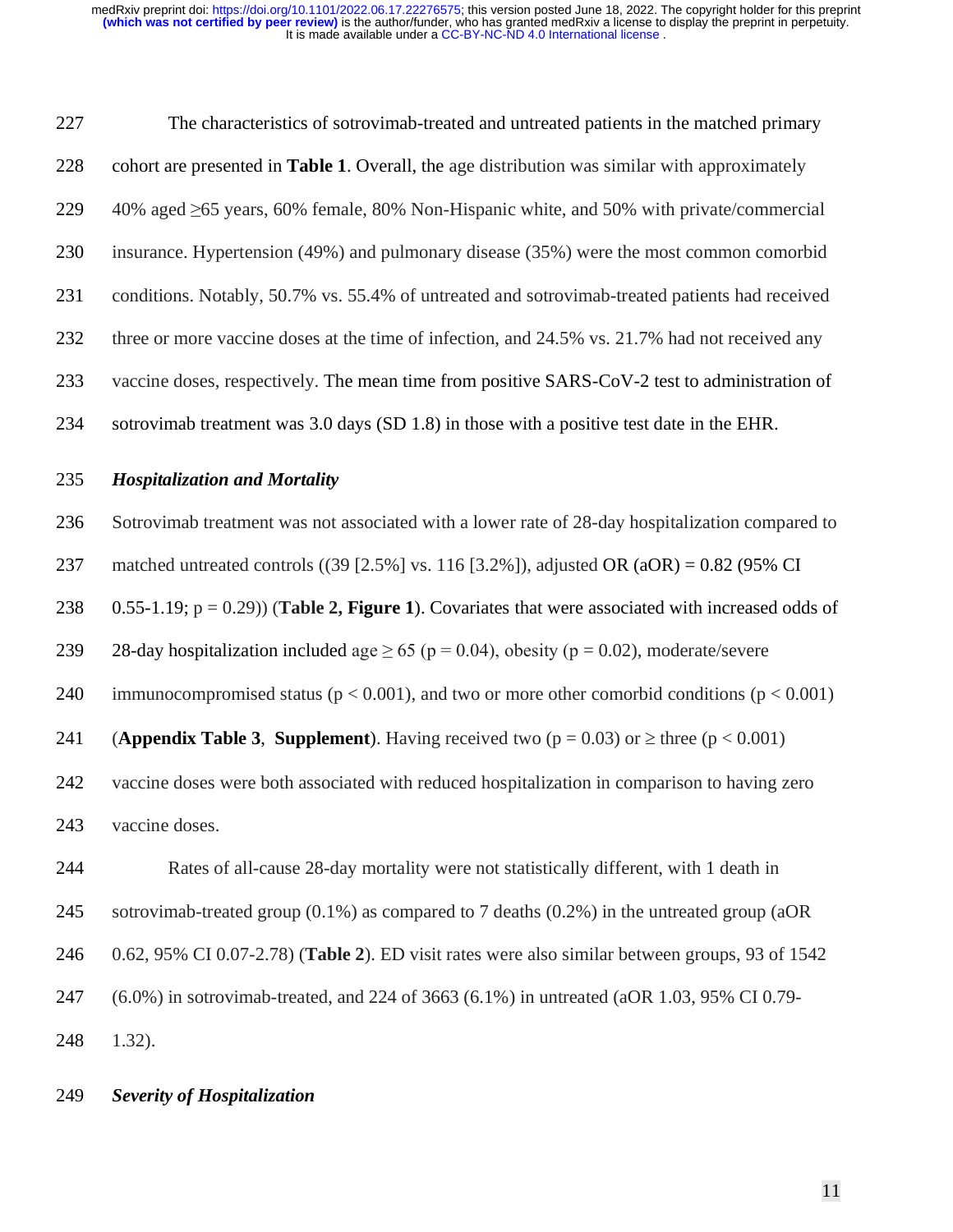It is made available under a [CC-BY-NC-ND 4.0 International license](http://creativecommons.org/licenses/by-nc-nd/4.0/) . **(which was not certified by peer review)** is the author/funder, who has granted medRxiv a license to display the preprint in perpetuity. medRxiv preprint doi: [https://doi.org/10.1101/2022.06.17.22276575;](https://doi.org/10.1101/2022.06.17.22276575) this version posted June 18, 2022. The copyright holder for this preprint

 Among hospitalized patients, 6 of 39 (15.4%) in the sotrovimab-treated group required high-flow nasal cannula (HFNC), non-invasive ventilation (NIV), invasive mechanical ventilation (IMV) or died in the hospital, compared to 33 of 116 (28.4%) in the untreated group (**Table 2**). The data also showed a higher proportion of sotrovimab-treated patients did not any require supplemental oxygen (35.9% vs. 17.2%). The average hospital length of stay (LOS) for sotrovimab patients was 5.2 (+/- 6.8) days in comparison to 7.3 (+/- 7.7) days in the untreated group. 4 of 39 (10.3%) sotrovimab-treated patients required ICU level of care, as compared to 20 of 116 (17.2%) untreated patients. Collectively, these data appear to suggest a lower severity of disease among hospitalized sotrovimab-treated patients, although the sample sizes were too low for valid

statistical inference.

#### *Sotrovimab treatment effect in subgroups*

During the Omicron phase, sotrovimab treatment was associated with a lower odds of 28-day

262 hospitalization in older patients (age  $\geq$  65 years) as compared to no treatment (OR 0.52, 95% CI

0.30-0.92, interaction p=0.02). In addition, sotrovimab treatment trended towards a lower odds of

28-day hospitalization among immunocompromised (OR 0.63, 95% CI 0.38-1.04, interaction

p=0.04) or having 2 or more comorbid conditions (OR 0.65, 95% CI 0.42 – 1.01, interaction

p=0.007) as compared to no antiviral treatment (**Table 3**).

#### *Sotrovimab treatment effect in Omicron and Delta phases*

 Compared to treated patients during the Delta phase, treated patients in the Omicron phase were on average older, more white, more obese, more immunocompromised, had more comorbid conditions, and had been vaccinated with more doses (not shown). After propensity matching (**Appendix Figure 2**), these differences were no longer clinically meaningful or statistically different (SMDs <0.1). In the combined analysis across Omicron and Delta phases, the observed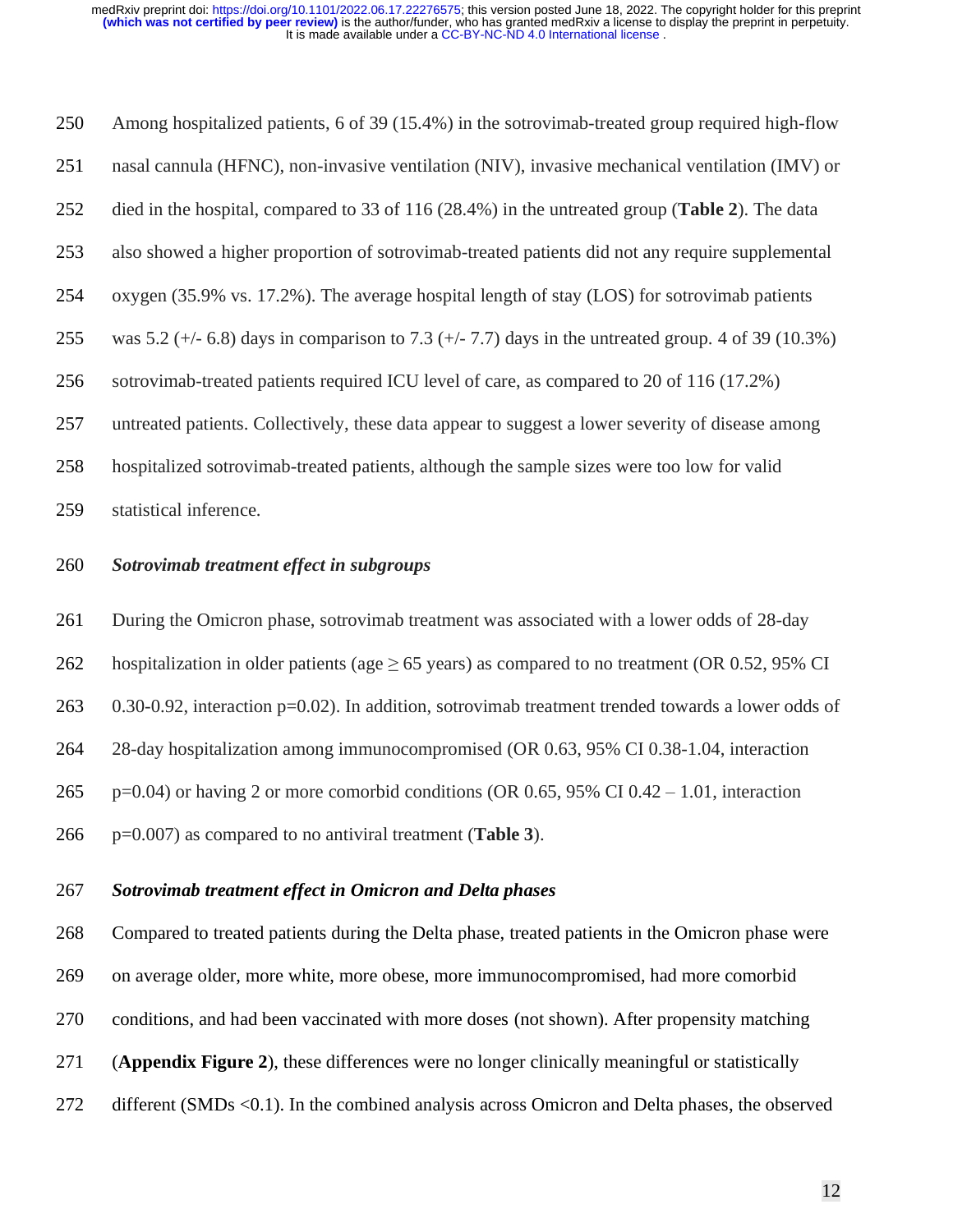It is made available under a [CC-BY-NC-ND 4.0 International license](http://creativecommons.org/licenses/by-nc-nd/4.0/) . **(which was not certified by peer review)** is the author/funder, who has granted medRxiv a license to display the preprint in perpetuity. medRxiv preprint doi: [https://doi.org/10.1101/2022.06.17.22276575;](https://doi.org/10.1101/2022.06.17.22276575) this version posted June 18, 2022. The copyright holder for this preprint

 treatment OR for preventing 28-day hospitalization was higher during Omicron than during Delta predominance (OR 0.85 vs. 0.39, respectively; interaction p=0.053; **Appendix Table 4**). 

#### **DISCUSSION**

 During a SARS-CoV-2 Omicron BA.1 variant-predominant phase in Colorado, sotrovimab was not associated with a lower incidence of the primary outcome of 28-day hospitalization. In addition, it was likely that sotrovimab treatment benefit observed during the Delta phase of the pandemic [2] was markedly attenuated during the Omicron BA.1 phase. However, the lower confidence boundary of 0.55 during the Omicron phase makes us interpret these results with caution. Notably, COVID severity metrics including all-cause mortality, hospital length of stay, as well as higher levels of respiratory support via HFNC, NIV, or invasive mechanical ventilation all trended in the direction of sotrovimab benefit, but was underpowered and did not reach statistical significance. Coupling these data with possible benefit from sotrovimab 286 treatment among key subgroups (age  $\geq$  65 years, immunocompromised status,  $\geq$  2 comorbid conditions) that increase COVID severity, the results of our study are worthy of dissemination and for future reference as the COVID landscape continues to evolve. Despite evaluating a cohort predominantly infected with Omicron BA.1 sublineages, our

findings do not fully support observed sotrovimab neutralization of BA.1 variants *in vitro*,[23]

though perhaps a lower sotrovimab neutralization potency against Omicron/BA.1 and

Omicron/BA.1.1 as compared to ancestral strains and prior variants of concern made our

findings more predictable.[13, 14] Further, with ineffective *in vitro* sotrovimab neutralization

against Omicron BA.2 [13, 14] and among newer Omicron subvariants,[24] as well as a clinical

observation that sotrovimab did not mitigate disease progression during a BA.2 Omicron

dominant phase, [15] our findings do support the statements by the NIH guidelines committee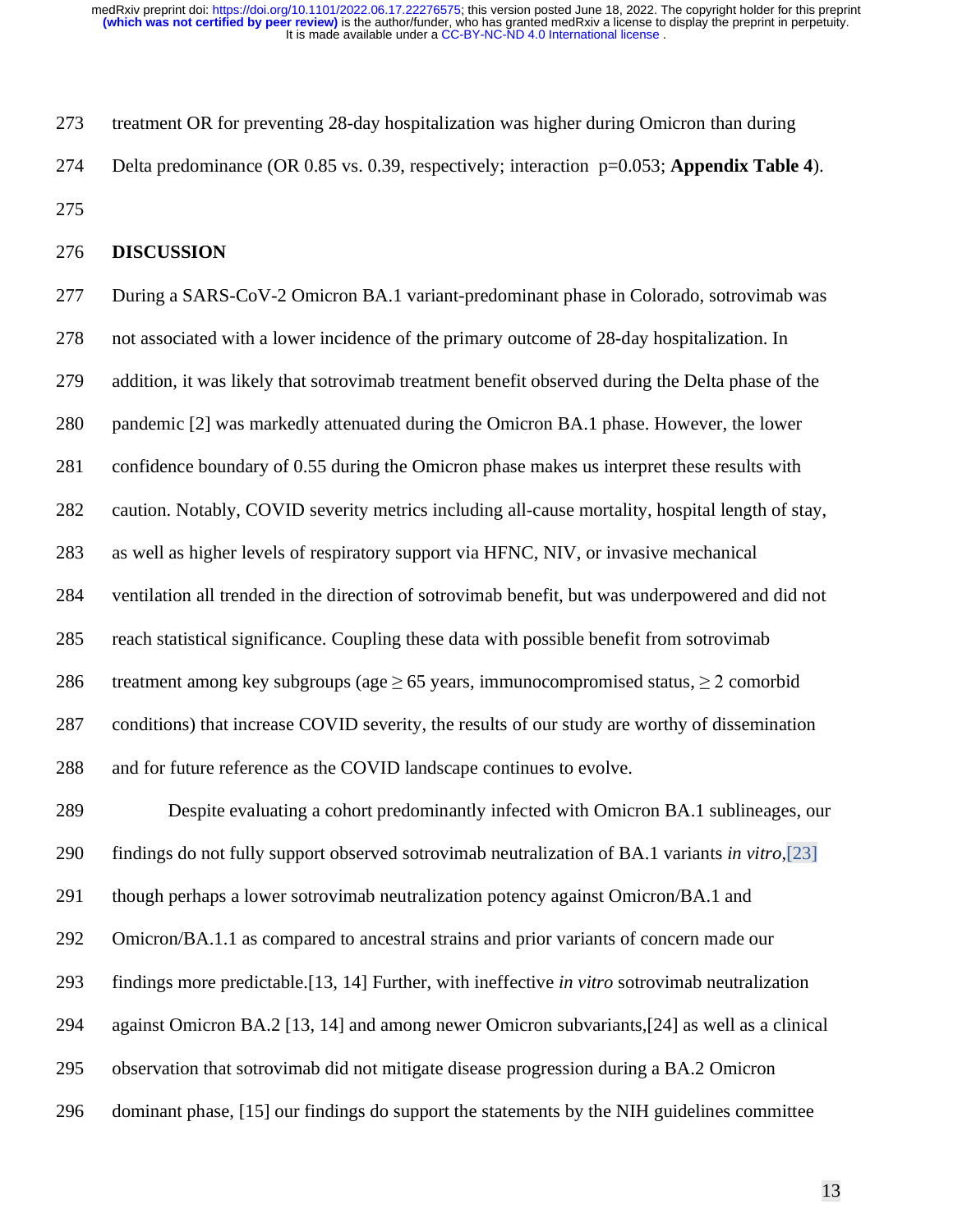[25] and FDA [26] that sotrovimab should not be recommended as a current outpatient treatment against COVID-19 among the general population of outpatients that meet EUA criteria. 299 However, with a signal towards potential sotrovimab benefit in patients  $\geq 65$  years old, immunosuppressed, or with multiple comorbid conditions, some consideration should be given towards continued treatment in highest risk individuals depending on the availability of alternate treatments options, particularly if these observations continue to be made in other studies.[16] Our results are of practical importance for policymakers and clinicians because there needs to be iterative data to support prioritization given shortages of mAb supplies and infusion capacity and other authorized antiviral treatments. As such, it is crucial to rapidly test real-world effectiveness of each treatment to mitigate hospitalization and mortality against each clinically relevant SARS-CoV-2 variant.[27]

#### *Limitations*

 This study has several limitations. Even though we used statewide data for mortality and vaccination status, hospitalizations were collected only within one single health system. In addition, this health system is geographically limited to one US state with relatively low racial and ethnic minority representation, though it serves both urban and rural populations through academic and community hospitals. If untreated patients were less likely to be seen in this health system, hence more likely to be hospitalized elsewhere, this may bias our results toward the null. We also relied on EHR data, including manual chart reviews, which may have missing or inaccurate information about the presence of chronic conditions.[28] These factors might have limited our ability to detect the impact of sotrovimab treatment.

 We only collected 28-day hospitalization and mortality data, and therefore we cannot comment on sotrovimab effects over a longer phase after SARS-CoV-2 infection. However, our prior study would suggest that 28-day and 90-day data yield similar results with respect to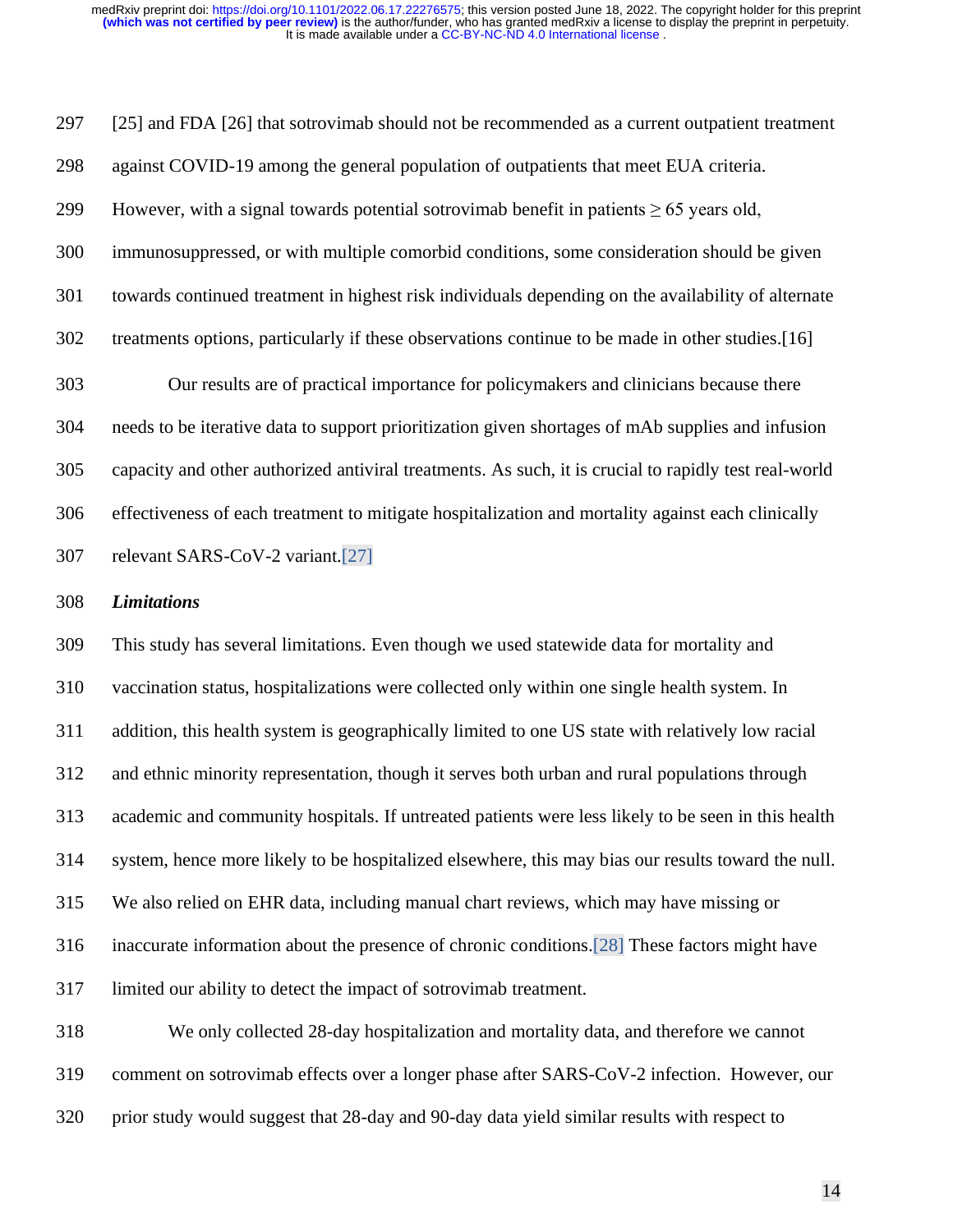| 321 | hospitalization and mortality endpoints. [20] In this study, propensity scoring appropriately     |  |  |  |  |  |
|-----|---------------------------------------------------------------------------------------------------|--|--|--|--|--|
| 322 | matched sotrovimab-treated and untreated patient groups across multiple variables, but            |  |  |  |  |  |
| 323 | unmeasured confounders may remain. Our EHR data does not contain information on SARS-             |  |  |  |  |  |
| 324 | CoV-2 variants at the patient level. However, during Colorado's Delta phase more than 99% of      |  |  |  |  |  |
| 325 | sequenced SARS-CoV-2 was Delta variant and during Colorado's Omicron phase it was more            |  |  |  |  |  |
| 326 | than 96% of Omicron BA.1.[17]                                                                     |  |  |  |  |  |
| 327 | Finally, this study occurred while our health system's sotrovimab distribution criteria           |  |  |  |  |  |
| 328 | changed due to implementation of austere measures, and as such, patients who received             |  |  |  |  |  |
| 329 | sotrovimab may have differed over the course of the study. We accounted for this by doing a       |  |  |  |  |  |
| 330 | subgroup analysis of early $(12/26/21 - 2/5/22)$ and late $(2/6/22 - 3/10/22)$ infection periods. |  |  |  |  |  |
| 331 | Though we observed a similar sotrovimab effect in each period, it is notable that hospitalization |  |  |  |  |  |
| 332 | rates among sotrovimab-treated and untreated groups appeared lower during the late period.        |  |  |  |  |  |
| 333 | <b>Conclusion</b>                                                                                 |  |  |  |  |  |
| 334 | This study of real-world data demonstrated sotrovimab treatment was not associated with           |  |  |  |  |  |
| 335 | reduced 28-day hospitalization among COVID-19 outpatients during the Omicron BA.1 variant         |  |  |  |  |  |
| 336 | phase. Outpatient sotrovimab treatment may still be beneficial in certain higher risk subgroups,  |  |  |  |  |  |
| 337 | and may reduce respiratory severity among those subsequently hospitalized, but larger cohorts     |  |  |  |  |  |
| 338 | are necessary to further examine these observations.                                              |  |  |  |  |  |
|     |                                                                                                   |  |  |  |  |  |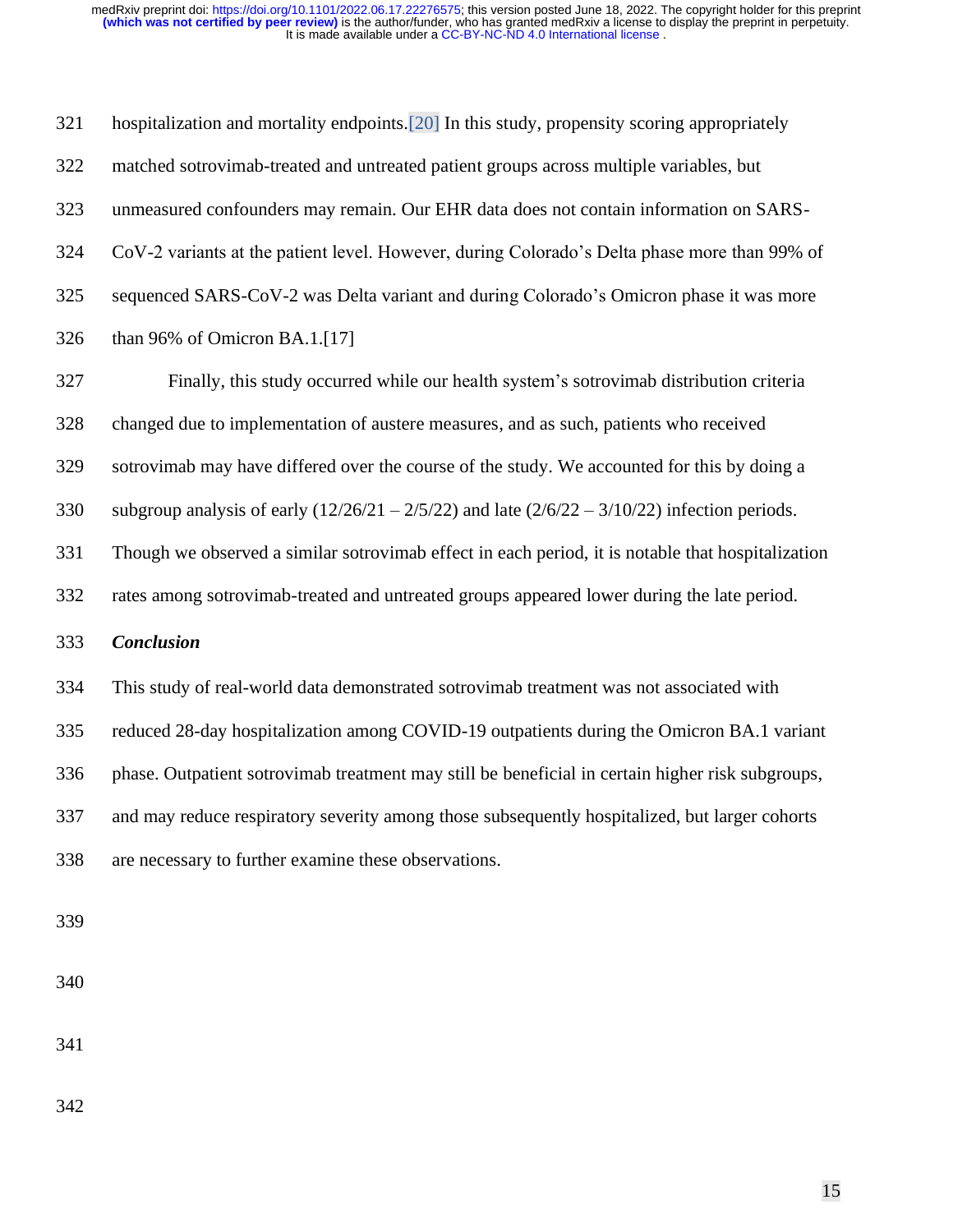## **FOOTNOTES**

- 1) The authors do not have a commercial or other association that might pose a conflict of
- interest (e.g., pharmaceutical stock ownership, consultancy, advisory board membership,
- relevant patents, or research funding)

- 2) This study was funded by the National Center for Advancing Translational Sciences of the
- National Institutes of Health [grant numbers UL1TR002525, UL1TR002535-03S3 and
- UL1TR002535-04S2].

3) This work has not been presented in part or in entirety at any meetings

- 4) Correspondence and reprints to:
- Neil R. Aggarwal, MD, MHSc
- Department of Medicine
- University of Colorado School of Medicine
- 358 12700 E. 19th Ave, Mail Stop C-272
- Aurora, CO 80045, USA
- Phone: +1-303-724-6038
- Email: [neil.aggarwal@cuanschutz.edu](mailto:neil.aggarwal@cuanschutz.edu)

- 
- 
- 
-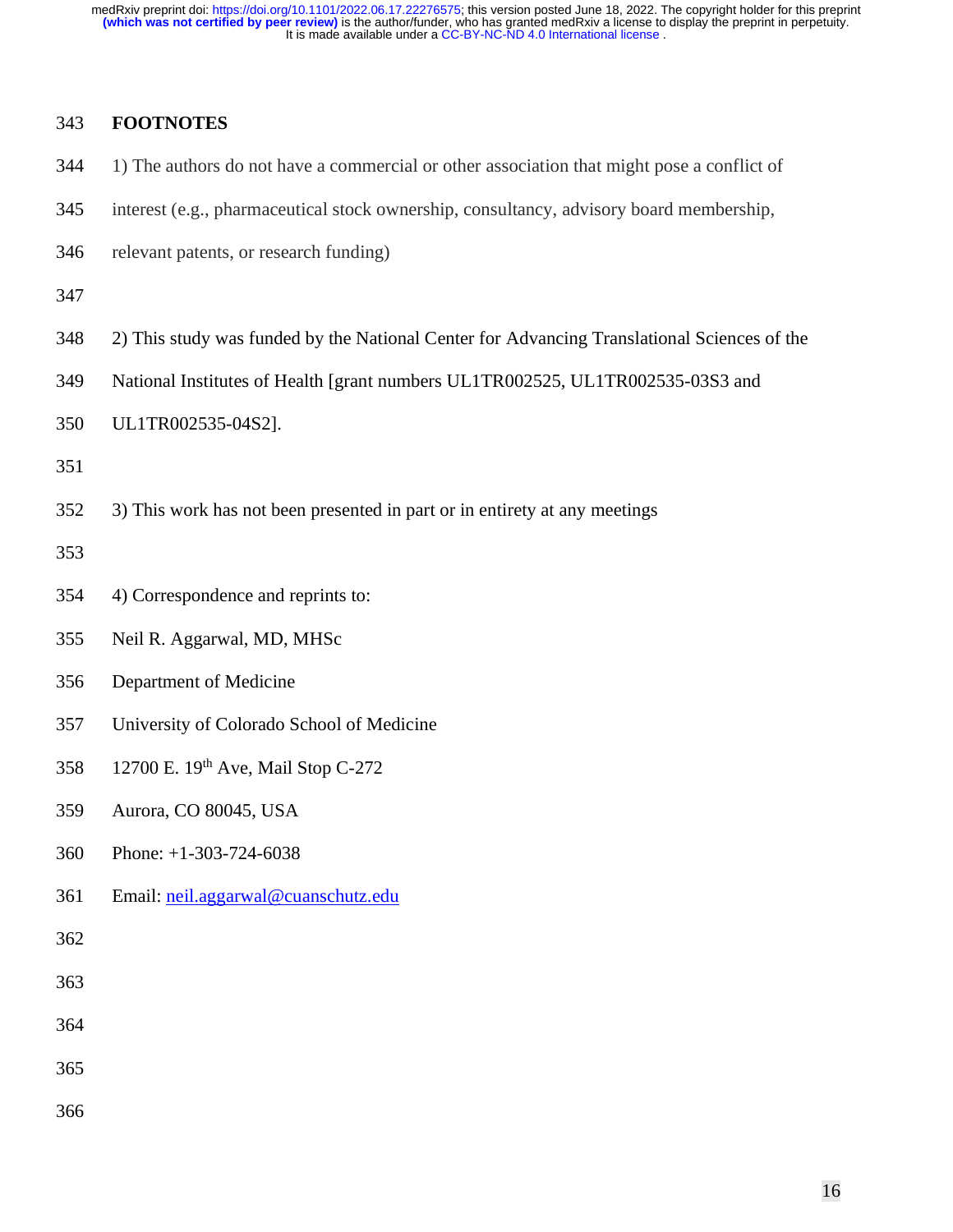It is made available under a [CC-BY-NC-ND 4.0 International license](http://creativecommons.org/licenses/by-nc-nd/4.0/) . **(which was not certified by peer review)** is the author/funder, who has granted medRxiv a license to display the preprint in perpetuity. medRxiv preprint doi: [https://doi.org/10.1101/2022.06.17.22276575;](https://doi.org/10.1101/2022.06.17.22276575) this version posted June 18, 2022. The copyright holder for this preprint

### **REFERENCES**

- 1. Centers for Disease Control and Prevention. Science Brief: SARS-CoV-2 infection-induced and vaccine-induced immunity. Available at:
- [https://www.cdc.gov/coronavirus/2019-ncov/science/science-briefs/vaccine-induced-](https://www.cdc.gov/coronavirus/2019-ncov/science/science-briefs/vaccine-induced-immunity.html)[immunity.html\)](https://www.cdc.gov/coronavirus/2019-ncov/science/science-briefs/vaccine-induced-immunity.html). Accessed April 25.
- 2. Aggarwal NR, Beaty LE, Bennett TD, et al. Real World Evidence of the Neutralizing Monoclonal Antibody Sotrovimab for Preventing Hospitalization and Mortality in COVID-19 Outpatients. J Infect Dis **2022**.
- 3. Ganesh R, Pawlowski CF, O'Horo JC, et al. Intravenous bamlanivimab use associates with reduced hospitalization in high-risk patients with mild to moderate COVID-19. J Clin Invest **2021**; 131(19).
- 4. Huang DT, McCreary EK, Bariola JR, et al. Effectiveness of casirivimab and imdevimab, and sotrovimab during Delta variant surge: a prospective cohort study and comparative effectiveness randomized trial. medRxiv **2021**.
- 5. Jarrett M. Early Experience With Neutralizing Monoclonal Antibody Therapy For COVID-19. medRxiv **2021**.
- 6. O'Horo JC, Challener DW, Speicher L, et al. Effectiveness of Monoclonal Antibodies in Preventing Severe COVID-19 With Emergence of the Delta Variant. Mayo Clin Proc **2022**; 97(2): 327-32.
- 7. Razonable RR, Pawlowski C, O'Horo JC, et al. Casirivimab-Imdevimab treatment is associated with reduced rates of hospitalization among high-risk patients with mild to moderate coronavirus disease-19. EClinicalMedicine **2021**; 40: 101102.
- 8. COVID-19 Treatment Guidelines Panel. Coronavirus Disease 2019 (COVID-19) treatment guidelines. Available at: [https://www.covid19treatmentguidelines.nih.gov.](https://www.covid19treatmentguidelines.nih.gov/) Accessed April 27.
- 9. Dougan M, Nirula A, Azizad M, et al. Bamlanivimab plus Etesevimab in Mild or Moderate Covid-19. N Engl J Med **2021**; 385(15): 1382-92.
- 10. Gupta A, Gonzalez-Rojas Y, Juarez E, et al. Effect of Sotrovimab on Hospitalization or Death Among High-risk Patients With Mild to Moderate COVID-19: A Randomized Clinical Trial. JAMA **2022**.
- 11. Weinreich DM, Sivapalasingam S, Norton T, et al. REGN-COV2, a Neutralizing Antibody Cocktail, in Outpatients with Covid-19. N Engl J Med **2021**; 384(3): 238-51.
- 12. Lynch HF, Caplan A, Furlong P, Bateman-House A. Helpful Lessons and Cautionary Tales: How Should COVID-19 Drug Development and Access Inform Approaches to Non-Pandemic Diseases? Am J Bioeth **2021**; 21(12): 4-19.
- 13. Iketani S, Liu L, Guo Y, et al. Antibody evasion properties of SARS-CoV-2 Omicron sublineages. Nature **2022**; 604(7906): 553-6.
- 14. Takashita E, Kinoshita N, Yamayoshi S, et al. Efficacy of Antiviral Agents against the SARS-CoV-2 Omicron Subvariant BA.2. N Engl J Med **2022**; 386(15): 1475-7.
- 15. Zaqout A. Effectiveness of the neutralizing antibody sotrovimab among high-risk patients with mild to moderate SARS-CoV-2 in Qatar. medRxiv **2022**.
- 16. Solera JT, Arbol BG, Alshahrani A, et al. Impact of Vaccination and Early Monoclonal Antibody Therapy on COVID-19 Outcomes in Organ Transplant Recipients During the Omicron Wave. Clin Infect Dis **2022**.
- 17. Colorado Department of Public Health and Environment. Treatments for Covid-19. Available at: [https://covid19.colorado.gov/for-coloradans/covid-19-treatments#collapse-](https://covid19.colorado.gov/for-coloradans/covid-19-treatments#collapse-accordion-40911-4)[accordion-40911-4.](https://covid19.colorado.gov/for-coloradans/covid-19-treatments#collapse-accordion-40911-4) Accessed June 10.
- 18. ISPOR. About real-world evidence. December 2021. Available at: [https://www.ispor.org/strategic-initiatives/real-world-evidence/about-real-world-evidence.](https://www.ispor.org/strategic-initiatives/real-world-evidence/about-real-world-evidence)
- 19. Angus DC. Optimizing the Trade-off Between Learning and Doing in a Pandemic. JAMA **2020**; 323(19): 1895-6.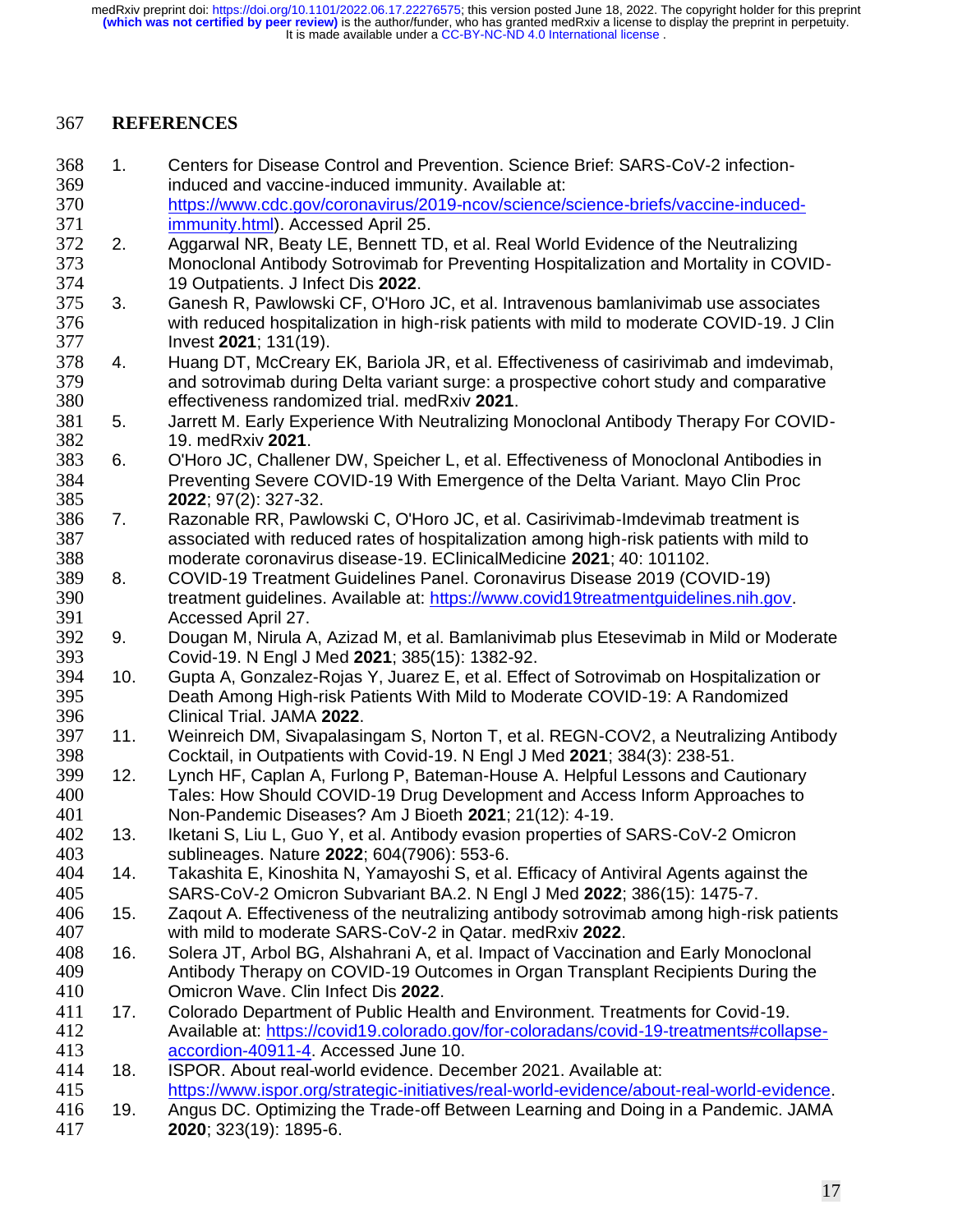| 418<br>419 | 20. | Wynia MK, Beaty LE, Bennett TD, et al. Real World Evidence of Neutralizing Monoclonal<br>Antibodies for Preventing Hospitalization and Mortality in COVID-19 Outpatients.<br>medRxiv 2022. |
|------------|-----|--------------------------------------------------------------------------------------------------------------------------------------------------------------------------------------------|
| 420<br>421 | 21. | Georg Heinze MPaLJ. logistf: Firth's Bias-Reduced Logistic Regression. R package                                                                                                           |
| 422        |     | version 1.24. 2020.                                                                                                                                                                        |
| 423        | 22. | Team RC. R: a language and environment for statistical computing. Vienna: R                                                                                                                |
| 424        |     | Foundation for Statistical Computing, 2020.                                                                                                                                                |
| 425        | 23. | Cameroni E, Saliba C, Bowen JE, et al. Broadly neutralizing antibodies overcome                                                                                                            |
| 426        |     | SARS-CoV-2 Omicron antigenic shift. bioRxiv 2021.                                                                                                                                          |
| 427        | 24. | Yamasoba D, Kosugi Y, Kimura I, et al. Neutralisation sensitivity of SARS-CoV-2                                                                                                            |
| 428        |     | omicron subvariants to therapeutic monoclonal antibodies. Lancet Infect Dis 2022.                                                                                                          |
| 429        | 25. | National Institute of Health Covid treatment guidelines. Clinical spectrum of SARS-CoV-                                                                                                    |
| 430        |     | 2 infection. . Available at:                                                                                                                                                               |
| 431        |     | https://www.covid19treatmentguidelines.nih.gov/overview/clinical-spectrum.                                                                                                                 |
| 432        |     | Accessed June 16.                                                                                                                                                                          |
| 433        | 26. | FDA updates Sotrovimab emergency use authorization. Available at:                                                                                                                          |
| 434        |     | https://www.fda.gov/drugs/drug-safety-and-availability/fda-updates-sotrovimab-                                                                                                             |
| 435        |     | emergency-use-authorization. Accessed 6/16/22.                                                                                                                                             |
| 436        | 27. | Strategies to allocate scarce COVID-19 monoclonal antibody treatments to eligible                                                                                                          |
| 437        |     | patients examined in new rapid response to government. January 2021. Available at:                                                                                                         |
| 438        |     | https://www.nationalacademies.org/news/2021/01/strategies-to-allocate-scarce-covid-                                                                                                        |
| 439        |     | 19-monoclonal-antibody-treatments-to-eligible-patients-examined-in-new-rapid-                                                                                                              |
| 440        |     | response-to-government). Accessed April 25.                                                                                                                                                |
| 441<br>442 | 28. | Bennett TD, Moffitt RA, Hajagos JG, et al. Clinical Characterization and Prediction of                                                                                                     |
| 443        |     | Clinical Severity of SARS-CoV-2 Infection Among US Adults Using Data From the US<br>National COVID Cohort Collaborative. JAMA Netw Open 2021; 4(7): e2116901.                              |
|            |     |                                                                                                                                                                                            |
| 444        |     |                                                                                                                                                                                            |
|            |     |                                                                                                                                                                                            |
|            |     |                                                                                                                                                                                            |
| 445        |     |                                                                                                                                                                                            |
|            |     |                                                                                                                                                                                            |
| 446        |     |                                                                                                                                                                                            |
|            |     |                                                                                                                                                                                            |
|            |     |                                                                                                                                                                                            |
| 447        |     |                                                                                                                                                                                            |
|            |     |                                                                                                                                                                                            |
|            |     |                                                                                                                                                                                            |
| 448        |     |                                                                                                                                                                                            |
|            |     |                                                                                                                                                                                            |
|            |     |                                                                                                                                                                                            |
| 449        |     |                                                                                                                                                                                            |
|            |     |                                                                                                                                                                                            |
|            |     |                                                                                                                                                                                            |
| 450        |     |                                                                                                                                                                                            |
|            |     |                                                                                                                                                                                            |
|            |     |                                                                                                                                                                                            |
| 451        |     |                                                                                                                                                                                            |
| 452        |     |                                                                                                                                                                                            |
|            |     |                                                                                                                                                                                            |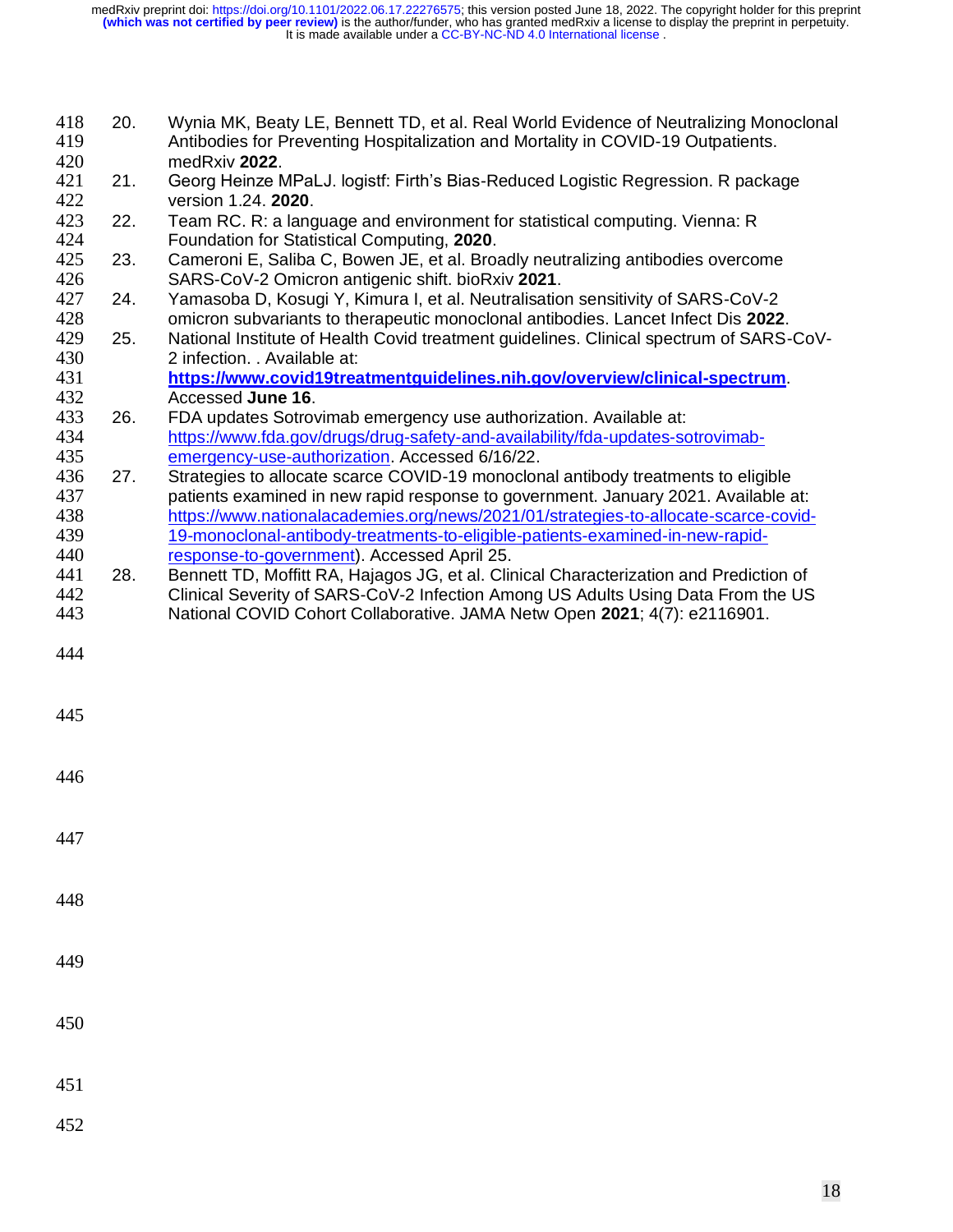| Table 1. Baseline Characteristics by Mab Treatment Status for Primary Matched Cohort<br>453 |                          |                                    |  |  |  |
|---------------------------------------------------------------------------------------------|--------------------------|------------------------------------|--|--|--|
|                                                                                             | <b>Untreated N=3663)</b> | <b>Sotrovimab Treated (N=1542)</b> |  |  |  |
| Age Group *                                                                                 |                          |                                    |  |  |  |
| $18-44$ years                                                                               | 997 (27.2%)              | 387 (25.1%)                        |  |  |  |
| $45-64$ years                                                                               | 1219 (33.3%)             | 492 (31.9%)                        |  |  |  |
| $\geq 65$ years                                                                             | 1447 (39.5%)             | 663 (43.0%)                        |  |  |  |
| <b>Female Gender*</b>                                                                       | 2231 (60.9%)             | 916 (59.4%)                        |  |  |  |
| Race/Ethnicity *                                                                            |                          |                                    |  |  |  |
| Non-Hispanic White                                                                          | 2974 (81.2%)             | 1256 (81.5%)                       |  |  |  |
| Hispanic                                                                                    | 391 (10.7%)              | $160(10.4\%)$                      |  |  |  |
| Non-Hispanic Black                                                                          | 95(2.6%)                 | 41 (2.7%)                          |  |  |  |
| Other                                                                                       | 203 (5.5%)               | 85 (5.5%)                          |  |  |  |
| <b>Insurance Status*</b>                                                                    |                          |                                    |  |  |  |
| Private/Commercial                                                                          | 1878 (51.3%)             | 759 (49.2%)                        |  |  |  |
| Medicare                                                                                    | 1581 (43.2%)             | 699 (45.3%)                        |  |  |  |
| Medicaid                                                                                    | $110(3.0\%)$             | 48 (3.1%)                          |  |  |  |
| None/Uninsured                                                                              | $3(0.1\%)$               | $2(0.1\%)$                         |  |  |  |
| Other/Unknown                                                                               | 91(2.5%)                 | 34 (2.2%)                          |  |  |  |
| <b>Immunocompromised Status *</b>                                                           |                          |                                    |  |  |  |
| None                                                                                        | 2148 (58.6%)             | 902 (58.5%)                        |  |  |  |
| Mild                                                                                        | 679 (18.5%)              | 275 (17.8%)                        |  |  |  |
| Moderate/Severe                                                                             | 836 (22.8%)              | 365 (23.7%)                        |  |  |  |
| Obesity*                                                                                    | 1119 (30.5%)             | 483 (31.3%)                        |  |  |  |
| <b>Number of Other Comorbid Conditions *</b>                                                |                          |                                    |  |  |  |
| None                                                                                        | 998 (27.0%)              | 411 (26.7%)                        |  |  |  |
| One                                                                                         | 914 (25.0%)              | 393 (25.5%)                        |  |  |  |
| Two or more                                                                                 | 1761 (48.1%)             | 738 (47.9%)                        |  |  |  |
| <b>Diabetes Mellitus</b>                                                                    | 716 (19.5%)              | 371 (24.1%)                        |  |  |  |
| <b>Cardiovascular Disease</b>                                                               | 1116 (30.5%)             | 446 (28.9%)                        |  |  |  |
| <b>Pulmonary Disease</b>                                                                    | 1295 (35.4%)             | 540 (35.0%)                        |  |  |  |
| <b>Renal Disease</b>                                                                        | 446 (12.2%)              | 268 (17.4%)                        |  |  |  |
| <b>Hypertension</b>                                                                         | 1812 (49.5%)             | 765 (49.6%)                        |  |  |  |
| <b>Liver Disease</b>                                                                        | 488 (13.3%)              | 235 (15.2%)                        |  |  |  |
| Number of vaccinations prior to SARS-CoV-2+*                                                |                          |                                    |  |  |  |
| $\overline{0}$                                                                              | 898 (24.5%)              | 335 (21.7%)                        |  |  |  |
| $\mathbf{1}$                                                                                | 182 (5.0%)               | 68 (4.4%)                          |  |  |  |
| $\mathbf{2}$                                                                                | 726 (19.8%)              | 284 (18.4%)                        |  |  |  |
| $3+$                                                                                        | 1857 (50.7%)             | 855 (55.4%)                        |  |  |  |
| Days to mAb Admin: mean (SD)                                                                | <b>NA</b>                | 3.004(1.967)                       |  |  |  |
| Time (weeks)*                                                                               |                          |                                    |  |  |  |
| $12/26 - 1/1$                                                                               | 704 (19.2%)              | 258 (16.7%)                        |  |  |  |
| $1/2 - 1/8$                                                                                 | 353 (9.6%)               | $106(6.9\%)$                       |  |  |  |
| $1/9 - 1/15$                                                                                | 382 (10.4%)              | 127 (8.2%)                         |  |  |  |
| $1/16 - 1/22$                                                                               | 500 (13.7%)              | 170 (11.0%)                        |  |  |  |
| $1/23 - 1/29$                                                                               | 393 (10.7%)              | 128 (8.3%)                         |  |  |  |
| $1/30 - 2/5$                                                                                | 442 (12.1%)              | 188 (12.2%)                        |  |  |  |
| $2/6 - 2/12$                                                                                | 291 (7.9%)               | 167 (10.8%)                        |  |  |  |
| $2/13 - 2/19$                                                                               | 211 (5.8%)               | $112(7.3\%)$                       |  |  |  |
| $2/20 - 2/26$                                                                               | 181 (4.9%)               | $107(6.9\%)$                       |  |  |  |
| $2/27 - 3/5$                                                                                | $116(3.2\%)$             | $102(6.6\%)$                       |  |  |  |
| $3/6 - 3/10$                                                                                | 90(2.5%)                 | 77 (5.0%)                          |  |  |  |

**<sup>a</sup>** 454 *Variables* used in the propensity matching. Abbreviations: mAb, monoclonal antibody.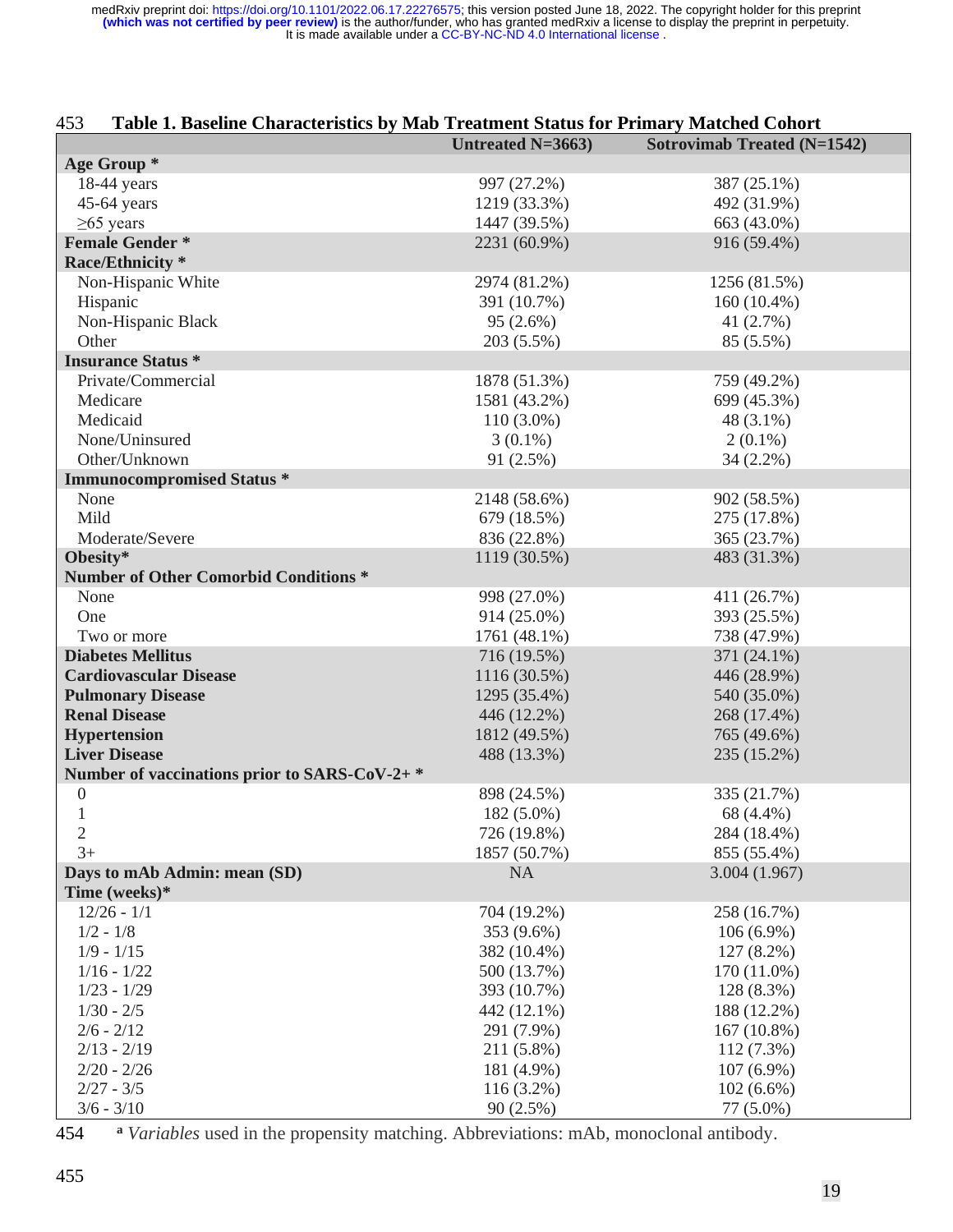| <b>Outcome</b>                                        | Sotrovimab-<br><b>Treated</b> | <b>Untreated</b> | <b>Adjusted</b><br><b>OR</b> | 95% CI       |
|-------------------------------------------------------|-------------------------------|------------------|------------------------------|--------------|
| <b>Overall Sample Size</b>                            | $N=1542$                      | $N = 3663$       |                              |              |
| All-Cause 28-day Hospitalization<br>(primary outcome) | 39 (2.5%)                     | $116(3.2\%)$     | 0.82                         | (0.55, 1.19) |
| All-Cause 28-day Mortality                            | $1(0.1\%)$                    | $7(0.2\%)$       | 0.62                         | (0.07, 2.78) |
| Any ED visit to Day 28                                | 93 (6.0%)                     | $224(6.1\%)$     | 1.03                         | (0.79, 1.32) |
| <b>Hospitalized Sample Size</b>                       | $N=39$                        | $N=116$          |                              |              |
| Hospital LOS days, mean (SD)                          | 5.2(6.8)                      | 7.3(7.7)         |                              |              |
| HFNC/NIV, IMV or Death                                | $6(15.4\%)$                   | 33 (28.4%)       |                              |              |
| <b>ICU</b> Admission                                  | $4(10.3\%)$                   | $20(17.2\%)$     |                              |              |
| ICU LOS days, mean (SD)                               | 1.5(0.58)                     | 8.1 (14.04)      |                              |              |

#### 456 **Table 2. Primary and Secondary Outcomes by Monoclonal Antibody Treatment Status for**  457 **Primary Cohort**

458 All regression models adjusted for age, sex, race/ethnicity, obesity, immunocompromised status,

459 number of comorbidities, insurance status, and vaccination status. Abbreviations: mAb,

460 monoclonal antibody; OR, odds ratio; CI, confidence interval; ICU, intensive care unit; IMV,

461 invasive mechanical ventilation; LOS, length of stay; SD, standard deviation; HFNC, high flow

462 nasal cannula; NIV, non-invasive ventilation

463

464

465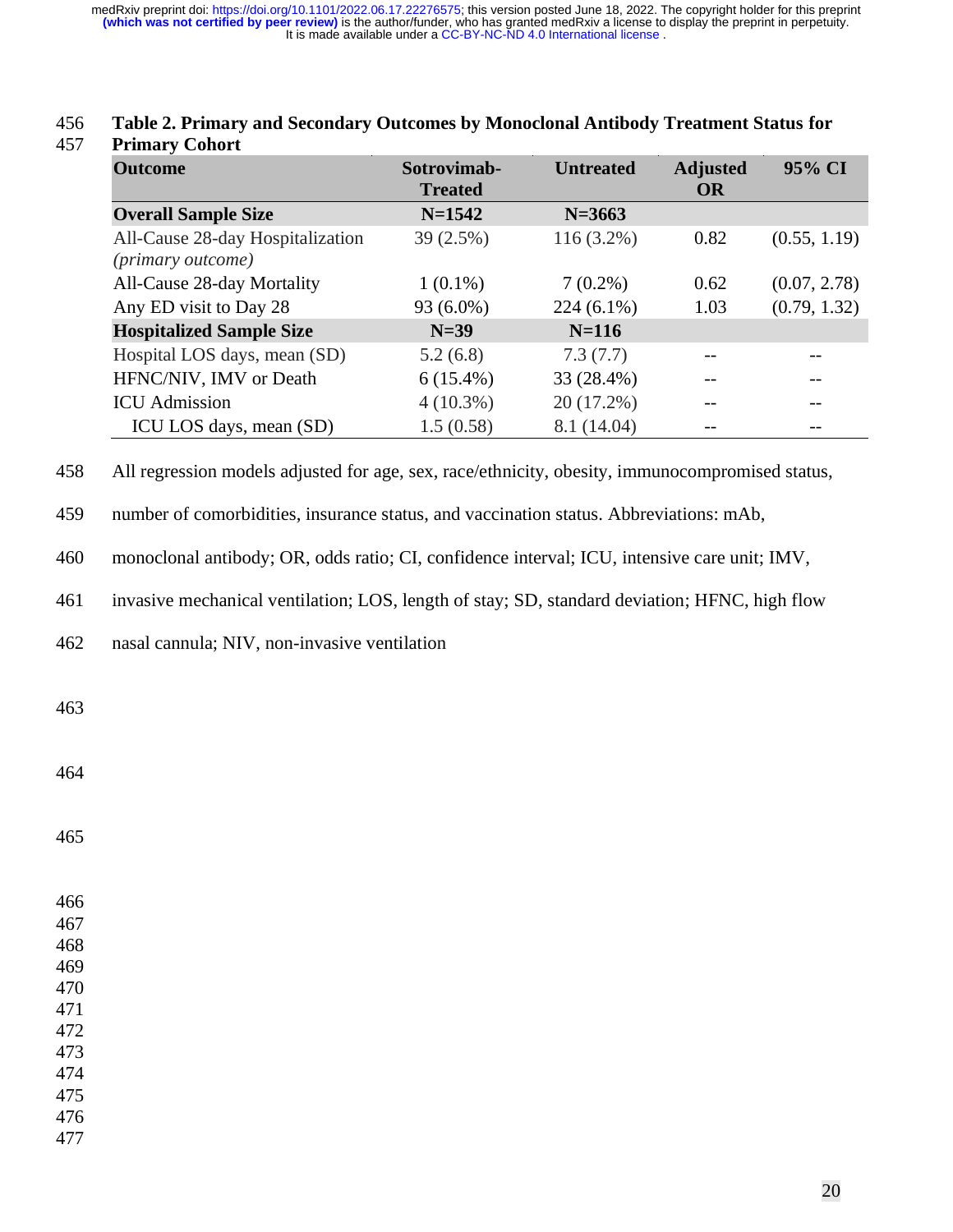## 478 **Table 3. Treatment effects results among subgroups**

479

|                                               | <b>Untreated</b> | <b>Hospitalized</b><br>$(#, \frac{9}{6})$ | Sotrovimab<br>-treated | <b>Hospitalized</b><br>$(#, \frac{9}{6})$ | OR   | 95% CI             | <b>Interaction</b><br>P-value |
|-----------------------------------------------|------------------|-------------------------------------------|------------------------|-------------------------------------------|------|--------------------|-------------------------------|
| Immunocompromised<br>(binary)                 |                  |                                           |                        |                                           |      |                    | 0.04                          |
| N <sub>o</sub>                                | 2148             | 32 (1.49%)                                | 902                    | $18(2\%)$                                 | 1.40 | $0.76 - 2.5$       |                               |
| Yes                                           | 1515             | 84 (5.54%)                                | 640                    | 21 (3.28%)                                | 0.63 | $0.38 - 1.04$      |                               |
| Immunocompromised                             |                  |                                           |                        |                                           |      |                    | 0.11                          |
| N <sub>o</sub>                                | 2148             | 32 (1.49%)                                | 902                    | $18(2\%)$                                 | 1.40 | $0.76 - 2.51$      |                               |
| Mild                                          | 679              | 23 (3.39%)                                | 275                    | 5(1.82%)                                  | 0.64 | $0.24 - 1.74$      |                               |
| Moderate                                      | 836              | 61(7.3%)                                  | 365                    | 16(4.38%)                                 | 0.60 | $0.33 - 1.07$      |                               |
| <b>Co-morbidities</b>                         |                  |                                           |                        |                                           |      |                    | 0.007                         |
| $0 - 1$                                       | 1902             | 10(0.53%)                                 | 804                    | 11(1.37%)                                 | 2.52 | $1.05 - 6.09$      |                               |
| $2+$                                          | 1761             | 106 6.02%)                                | 738                    | 28 (3.79%)                                | 0.65 | $0.42 - 1.01$      |                               |
| <b>Vaccine Doses</b>                          |                  |                                           |                        |                                           |      |                    | 0.95                          |
| $0 - 2$                                       | 1806             | 83 (4.6%)                                 | 687                    | 26 (3.78%)                                | 0.85 | $0.52 - 1.33$      |                               |
| $3+$                                          | 1857             | 33 (1.78%)                                | 855                    | 13 (1.52%)                                | 0.83 | $0.43 - 1.59$      |                               |
| <b>Time of SARS-CoV-2</b><br><b>Infection</b> |                  |                                           |                        |                                           |      |                    | 0.15                          |
| Early (12/26/21-2/5/22)                       | 2774             | 92 (3.32%)                                | 977                    | 26 (2.66%)                                | 0.80 | $0.50 - 1.24$      |                               |
| Late $(2/6/22-3/10/22)$                       | 889              | 24(2.7%)                                  | 565                    | $13(2.3\%)$                               |      | $0.81$ $0.40-1.64$ |                               |
| Age                                           |                  |                                           |                        |                                           |      |                    | 0.01                          |
| $<$ 65 years                                  | 2216             | 40 (1.81%)                                | 879                    | $23(2.62\%)$                              | 1.42 | $0.82 - 2.4$       |                               |
| $\geq 65$ years                               | 1447             | 76 (5.25%)                                | 663                    | $16(2.41\%)$                              | 0.52 | $0.30 - 0.92$      |                               |

**480 a** P-values shown are the result from an overall F-test for the significance of the interaction term

481 between treatment and the subgroup of interest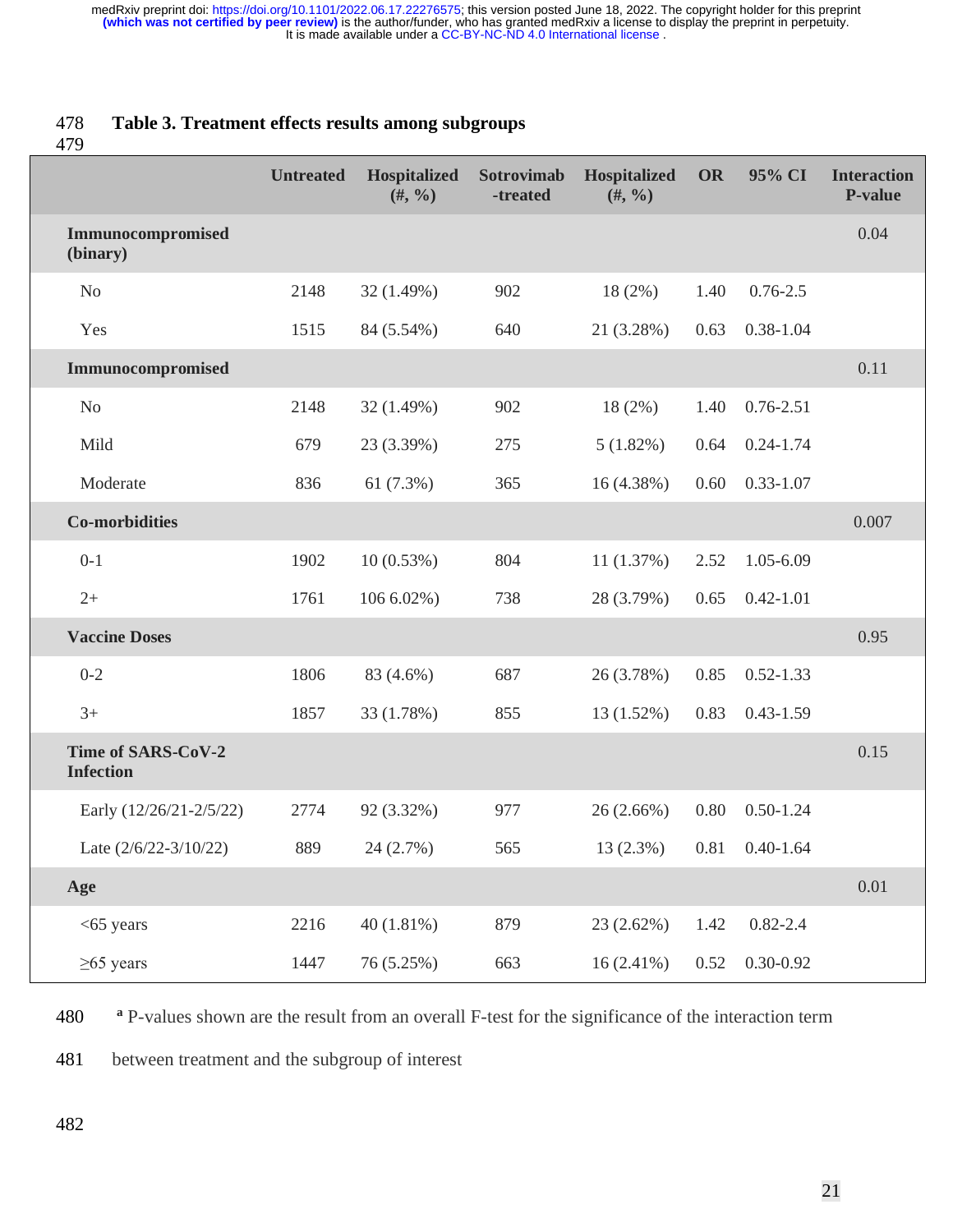## **FIGURE LEGENDS**

## **Figure 1. Cumulative Incidence Plots for All-Cause Hospitalization to Day 28 by**

#### **Sotrovimab Treatment Status**